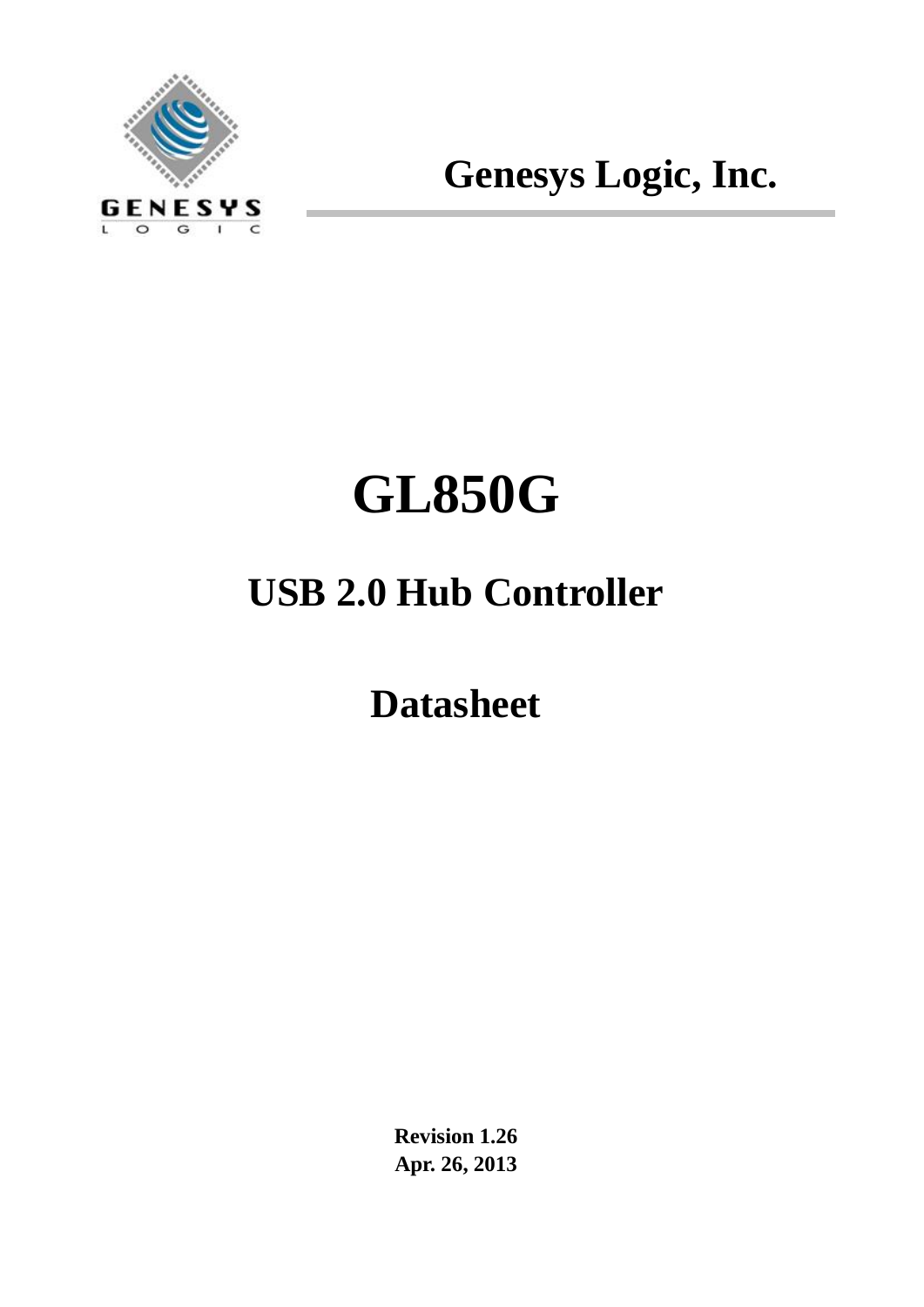

## **Copyright**

Copyright **©** 2013 Genesys Logic, Inc. All rights reserved. No part of the materials shall be reproduced in any form or by any means without prior written consent of Genesys Logic, Inc.

## **Ownership and Title**

Genesys Logic, Inc. owns and retains of its right, title and interest in and to all materials provided herein. Genesys Logic, Inc. reserves all rights, including, but not limited to, all patent rights, trademarks, copyrights and any other propriety rights. No license is granted hereunder.

## **Disclaimer**

All Materials are provided "as is". Genesys Logic, Inc. makes no warranties, express, implied or otherwise, regarding their accuracy, merchantability, fitness for any particular purpose, and non-infringement of intellectual property. In no event shall Genesys Logic, Inc. be liable for any damages, including, without limitation, any direct, indirect, consequential, or incidental damages. The materials may contain errors or omissions. Genesys Logic, Inc. may make changes to the materials or to the products described herein at anytime without notice.

Genesys Logic, Inc. 12F., No. 205, Sec. 3, Beixin Rd., Xindian Dist. 231, New Taipei City, Taiwan Tel : (886-2) 8913-1888 Fax : (886-2) 6629-6168 [http://www.genesyslogic.com](http://www.genesyslogic.com/)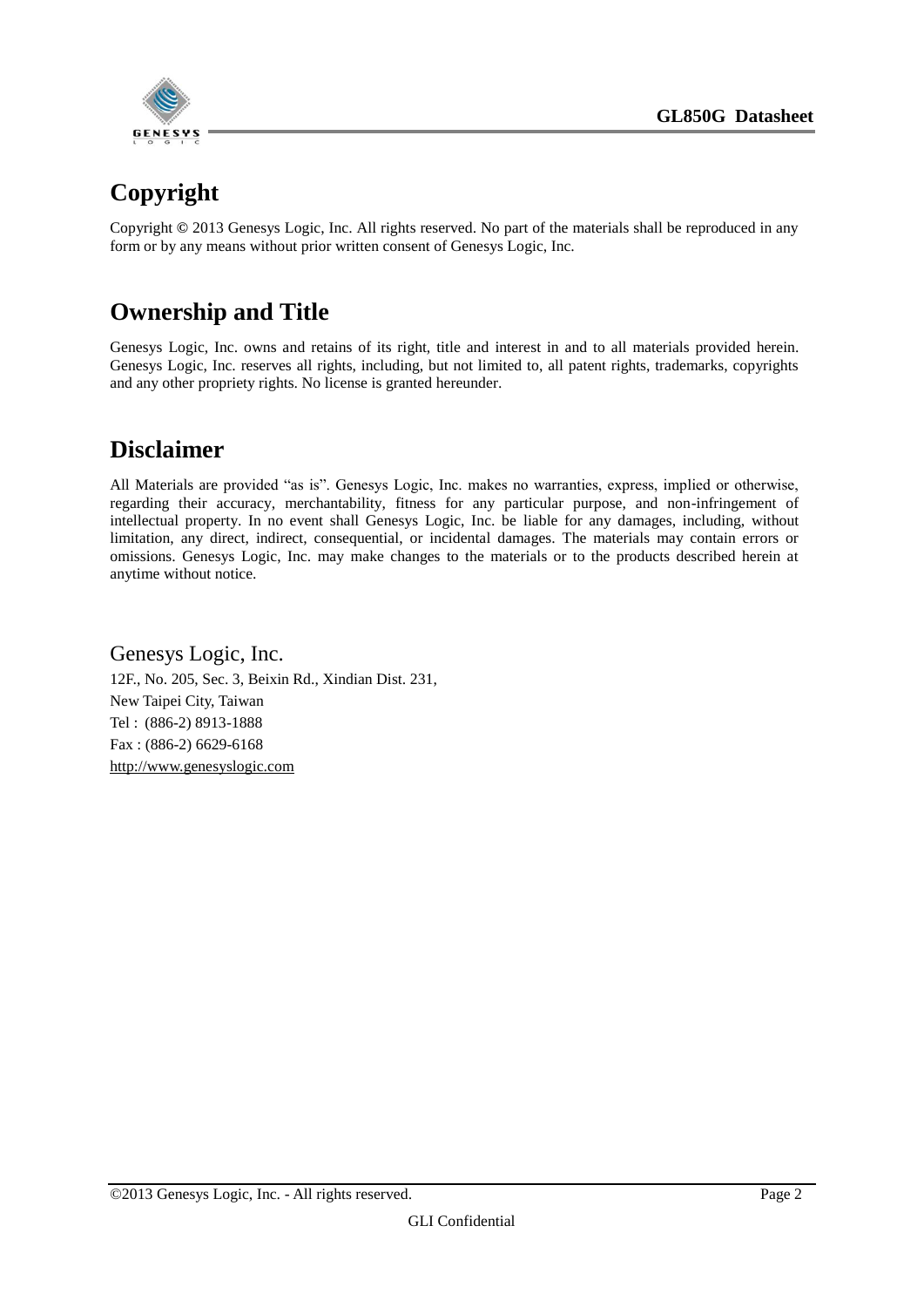

## **Revision History**

| <b>Revision</b> | <b>Date</b> | <b>Description</b>                                                                                                                                                                                                                                                                    |  |  |  |  |  |  |  |
|-----------------|-------------|---------------------------------------------------------------------------------------------------------------------------------------------------------------------------------------------------------------------------------------------------------------------------------------|--|--|--|--|--|--|--|
| 1.00            | 05/10/2006  | First formal release                                                                                                                                                                                                                                                                  |  |  |  |  |  |  |  |
| 1.01            | 08/30/2006  | Update DC supply current, table6.6, P.23                                                                                                                                                                                                                                              |  |  |  |  |  |  |  |
| 1.02            | 11/03/2006  | Modify 93C46 configuration, table 5.1, P.19                                                                                                                                                                                                                                           |  |  |  |  |  |  |  |
| 1.03            | 01/17/2007  | Modify table 6.1-maximum ratings, P.21                                                                                                                                                                                                                                                |  |  |  |  |  |  |  |
| 1.04            | 08/08/2007  | Modify table 6.6-DC Supply Current, P.23                                                                                                                                                                                                                                              |  |  |  |  |  |  |  |
| 1.05            | 03/10/2008  | Add SSOP 28 package assignment, Ch3, P.11~14<br>Add -low/high-enabled power switches, Ch5.2.7, P.23<br>Add built-in 5V to 3.3V power regulator, Ch5.2.5, P.21<br>Modify power on reset description, Ch5.2.1, P.18<br>Add description of port configuration, Ch5.2.8 and Ch5.2.9, P.23 |  |  |  |  |  |  |  |
| 1.06            | 01/07/2008  | Add QFN 28pin:<br>$\bullet$ pinout, p.12<br>$\bullet$ pin List, p.13<br>$\bullet$ pin descriptions, p.14 ~15<br>$\bullet$ package dimension, p.30<br>• ordering information, p.32                                                                                                     |  |  |  |  |  |  |  |
| 1.07            | 02/19/2009  | Modify SSOP 28 pin, QFN 28 pinout, pin list, pin description, p.11~15                                                                                                                                                                                                                 |  |  |  |  |  |  |  |
| 1.08            | 03/18/2009  | Modify electrical characteristics, Ch6, p.26~27                                                                                                                                                                                                                                       |  |  |  |  |  |  |  |
| 1.09            | 04//15/2009 | Modify table 6.6-DC supply current, p.27                                                                                                                                                                                                                                              |  |  |  |  |  |  |  |
| 1.10            | 04/27/2009  | Modify part number of QFN 28, table8.1- ordering information, p.31                                                                                                                                                                                                                    |  |  |  |  |  |  |  |
| 1.11            | 04/29/2009  | Modify pin name SEL48/SEL27 pinout / pin list/ description, p.10, p.13,<br>p.15<br>Modify $F_{osc}$ 12 MHz $\pm$ 0.05% to 12 MHz $\pm$ 50ppm, maximum ratings,<br>table-6.1, p.26                                                                                                     |  |  |  |  |  |  |  |
| 1.12            | 06/12/2009  | Modify $F_{osc}$ 12 MHz $\pm$ 50ppm to 12 MHz $\pm$ 0.05%, maximum ratings, table<br>6.1, p.26<br>Modify power on reset diagram, figure 5.3, p.21                                                                                                                                     |  |  |  |  |  |  |  |
| 1.13            | 08/12/2009  | Modify Ch6.4 power consumption, table $6.6 - DC$ supply current, p.28                                                                                                                                                                                                                 |  |  |  |  |  |  |  |
| 1.14            | 09/02/2009  | Update table $3.4$ – pin description, p.16<br>Update table $6.2$ – operating ranges, p.29<br>Update table 6.3 - power dissipation, p.29<br>Update Ch8 order information, p.35                                                                                                         |  |  |  |  |  |  |  |
| 1.15            | 09/22/2009  | Update Ch <sub>2</sub> features, p.9<br>Add note to table 3.2, p.14<br>Add note to table 3.4, p.15<br>Add note to table 5.2, p.27<br>Update table $6.3$ – power dissipation, p.30                                                                                                     |  |  |  |  |  |  |  |
| 1.16            | 03/15/2010  | Modify description of reference clock configuration, Ch5.2.10, p.28<br>Modify Ch7 Package Dimension, p.32-33<br>Modify Ch8 Ordering Information, p.35                                                                                                                                 |  |  |  |  |  |  |  |
| 1.17            | 10/05/2010  | Modify table $6.2$ – operating ranges, p.29                                                                                                                                                                                                                                           |  |  |  |  |  |  |  |
| 1.18            | 10/25/2010  | Modify Figure 7.3, p.34                                                                                                                                                                                                                                                               |  |  |  |  |  |  |  |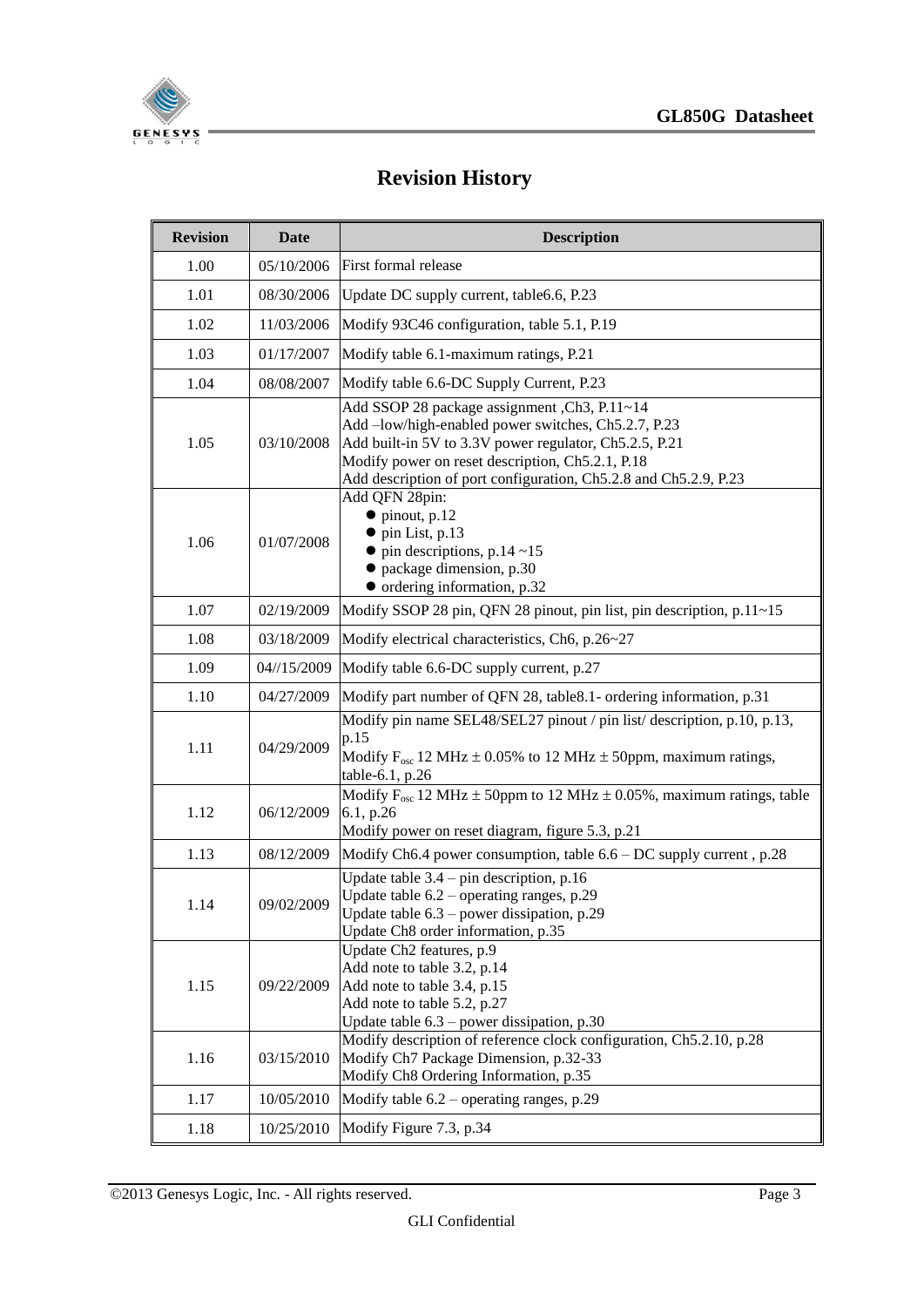

| 1.19 | 12/24/2010 | Modify Ch <sub>2</sub> features, p.9<br>Modify 5.2.5 EEPROM Setting, p.25<br>Add 6.5 AC Characteristics, p.31~32<br>Add 6.6 On-Chip Power Regulator, p.33 |
|------|------------|-----------------------------------------------------------------------------------------------------------------------------------------------------------|
| 1.20 | 03/02/2011 | Update table $6.2$ – operating ranges, p.28<br>Update table $6.3 - DC$ characteristics except USB signals, p.29                                           |
| 1.21 | 04/26/2011 | Modify 5.2.1 RESET Setting, p.23~24.                                                                                                                      |
| 1.22 | 05/11/2011 | Modify SSOP28 package dimension information, p.36                                                                                                         |
| 1.23 | 07/15/2011 | Update Table 3.1, 3.2, 3.3, 3.4 RREF I/O type, p.15, 16                                                                                                   |
| 1.24 | 12/21/2011 | Updated Table 6.2 Operating Ranges, p.28                                                                                                                  |
| 1.25 | 05/23/2012 | Updated CH8 Ordering Information, p.37                                                                                                                    |
| 1.26 | 04/26/2013 | Updated CH6.4 Power Consumption, p.31                                                                                                                     |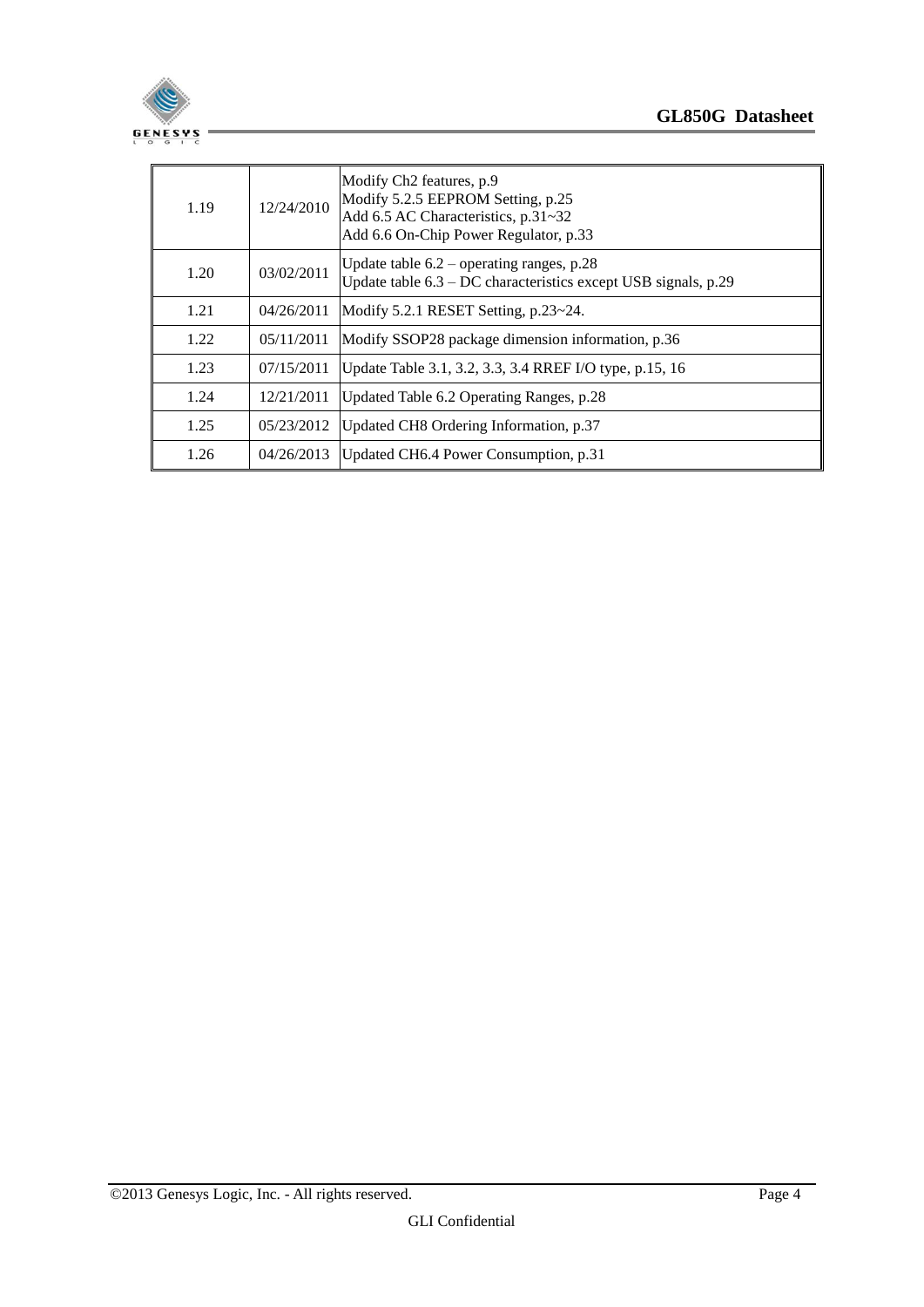

## **Table of Contents**

| <b>CHAPTER 5</b> |                                                                              |
|------------------|------------------------------------------------------------------------------|
|                  |                                                                              |
|                  |                                                                              |
|                  |                                                                              |
|                  |                                                                              |
|                  |                                                                              |
|                  |                                                                              |
|                  |                                                                              |
|                  |                                                                              |
|                  |                                                                              |
|                  |                                                                              |
|                  |                                                                              |
|                  |                                                                              |
|                  |                                                                              |
|                  |                                                                              |
|                  |                                                                              |
|                  |                                                                              |
|                  |                                                                              |
|                  |                                                                              |
|                  |                                                                              |
|                  |                                                                              |
|                  | 5.2.6 Power Switch Enable Polarity (Only Available in LQFP48 Package) 27     |
|                  | 5.2.7 Port Number Configuration (Only Available in LQFP48 Package) 27        |
|                  | 5.2.8 Non-removable Port Configuration (Only Available in LQFP48 Package) 28 |
|                  | 5.2.9 Reference Clock Configuration (Only Available in LQFP48 Package)  28   |
| <b>CHAPTER 6</b> |                                                                              |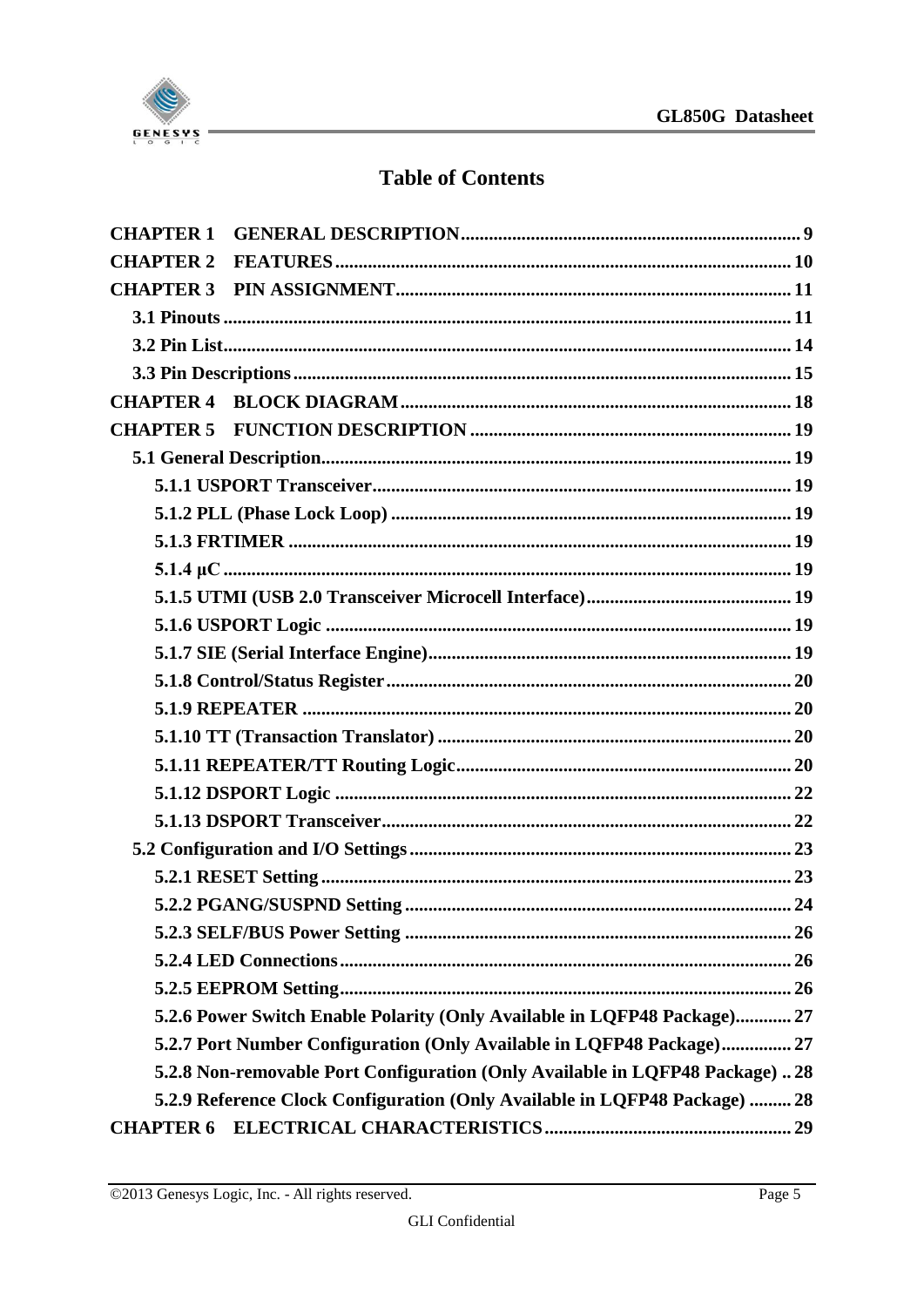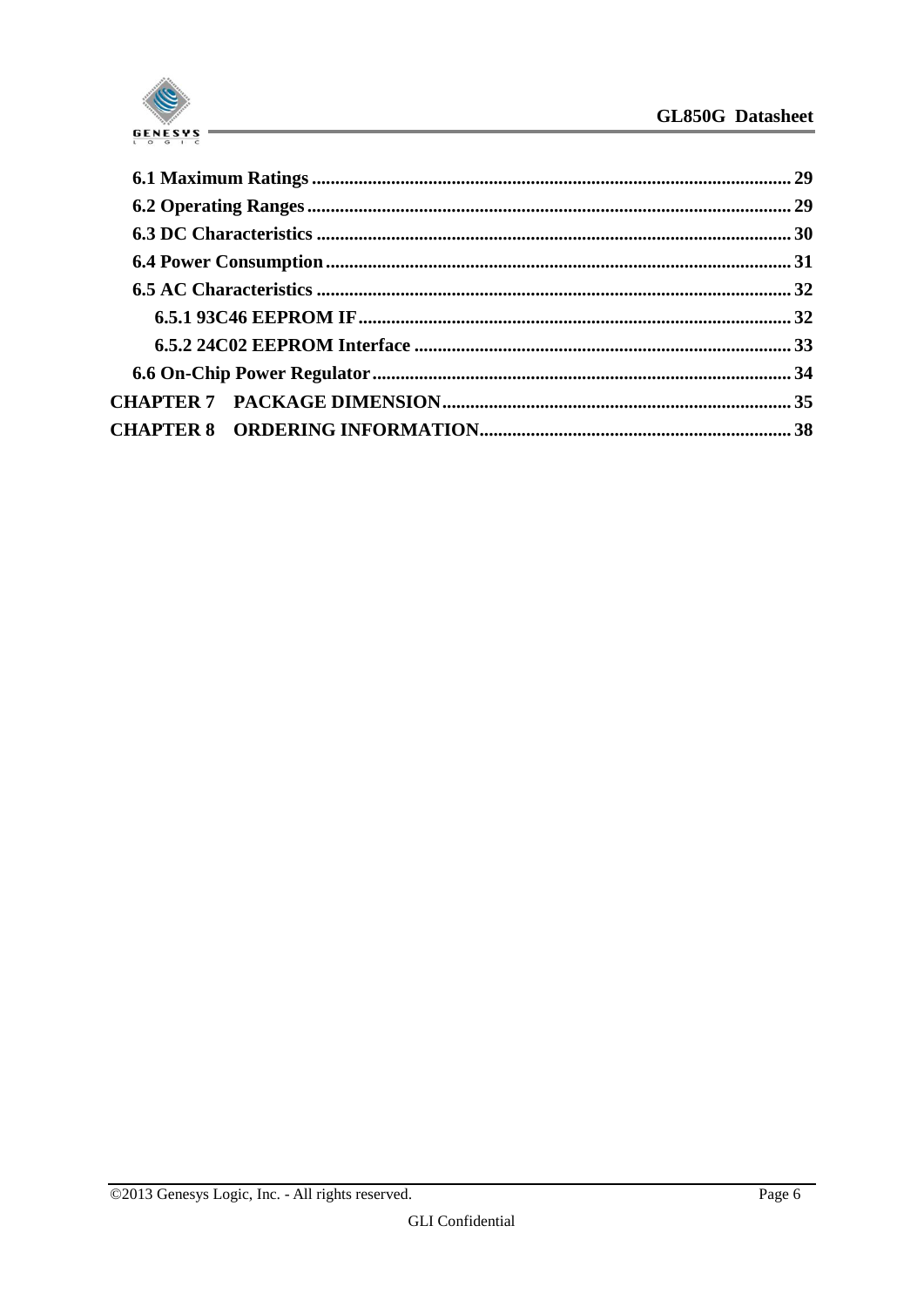

## **List of Figures**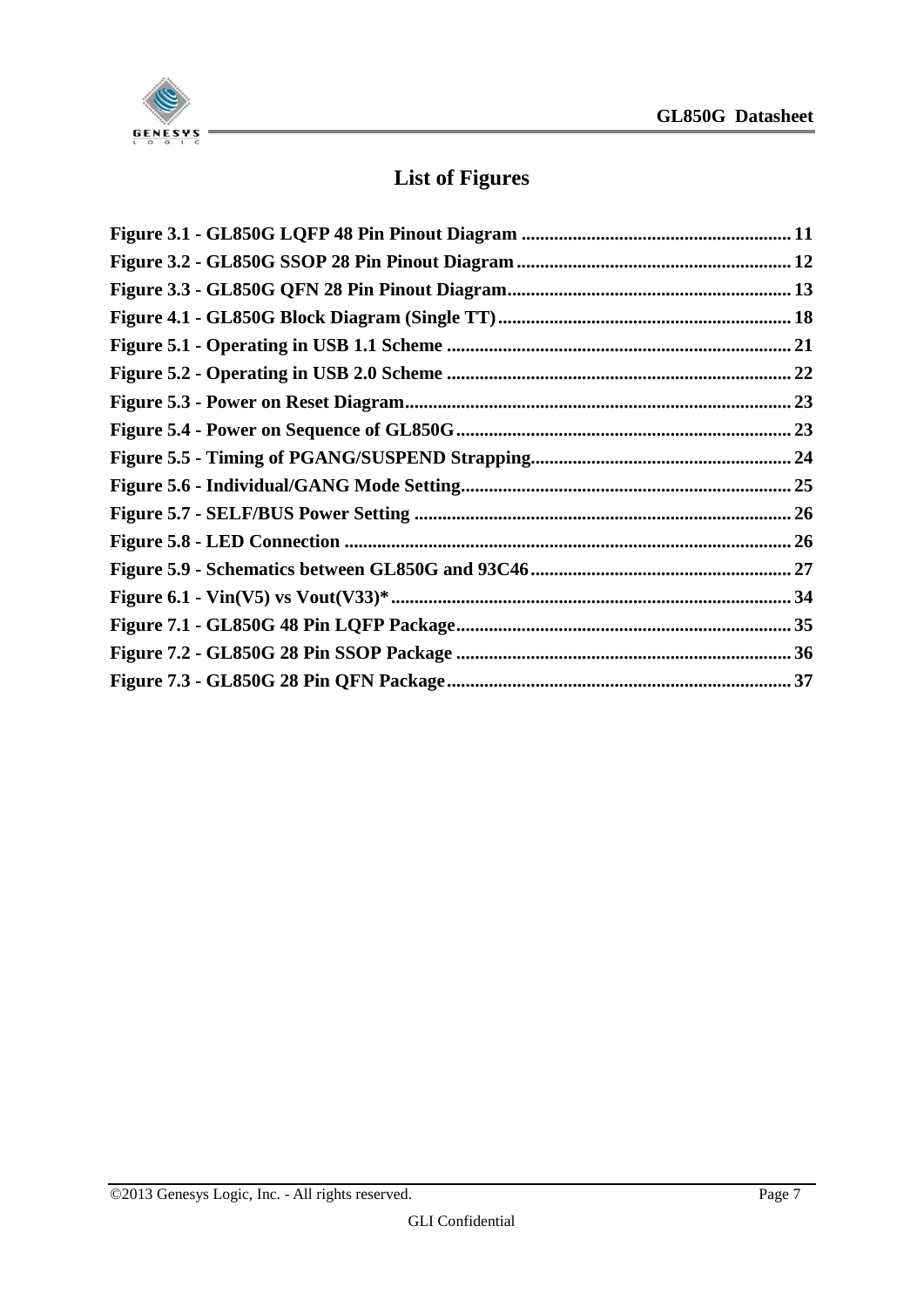

## **List of Tables**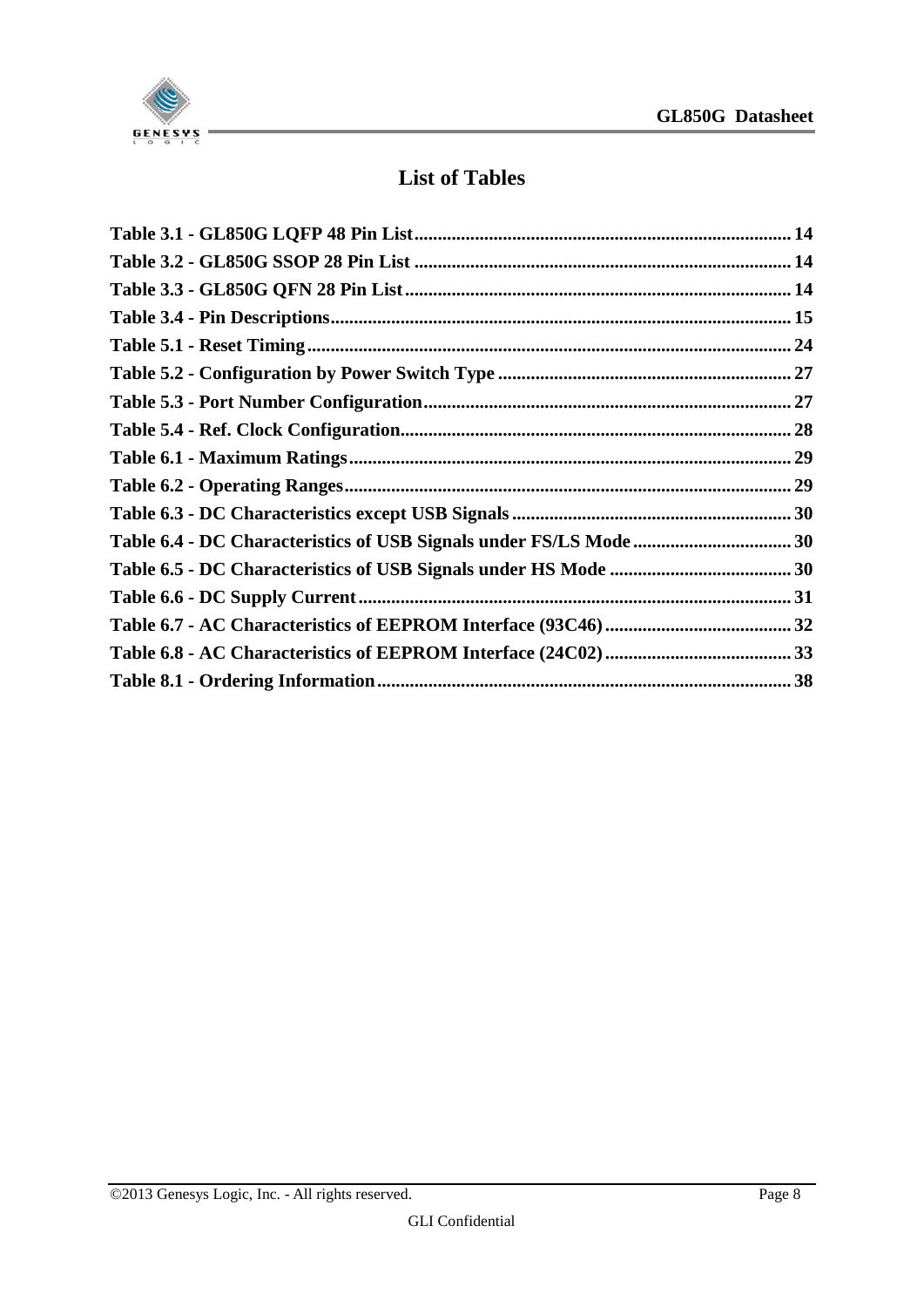

### <span id="page-8-0"></span>**CHAPTER 1 GENERAL DESCRIPTION**

GL850G is Genesys Logic's advanced version hub solutions which fully comply with Universal Serial Bus Specification Revision 2.0. GL850G inherits Genesys Logic's cutting edge technology on cost and power efficient serial interface design. GL850G has proven compatibility, lower power consumption figure and better cost structure above all USB2.0 hub solutions worldwide.

GL850G provides multiple advantages to simplify board level design that help achieve lowest BOM (Bill of Material) for system integrator. GL850G integrated both 5V to 3.3V and 3.3V to 1.8V voltage drop regulator into single chip, therefore no external LDO required. Also, GL850G's power enable pin supports both high-enable and low-enable power switch that provides better flexibility on component selection.

GL850G embeds an 8-bit RISC processor to manipulate the control/status registers and respond to the requests from USB host. Firmware of GL850G will control its general purpose I/O (GPIO) to access the external EEPROM and then respond to the host the customized PID and VID configured in the external EEPROM. Default settings in the internal mask ROM is responded to the host without having external EEPROM. GL850G is designed for customers with much flexibility. The more complicated settings such as PID, VID, and number of downstream ports settings are easily achieved by programming the external EEPROM (Ref. to Chapter 5).

Each downstream port of GL850G supports two-color (green/amber) status LEDs to indicate normal/abnormal status. GL850G also support both Individual and Gang modes (4 ports as a group) for power management. The GL850G is a full function solution which supports both Individual/Gang power management modes and the two-color (green/amber) status LEDs. Please refer the table in the end of this chapter for more detail. Number of downstream ports setting can be configured by IO setting in absence of EEPROM. (Ref. to Chapter 5)

To fully meet the cost/performance requirement, GL850G is a single TT hub solution for the cost requirement. Genesys Logic also provides GL852G for multiple TT hub solution to target on systems which require higher performance for full/low-speed devices, like docking station, embedded system … etc.. Please refer to GL852G datasheet for more detailed information.

\*TT (transaction translator) is the main traffic control engine in an USB 2.0 hub to handle the unbalanced traffic speed between the upstream port and the downstream ports.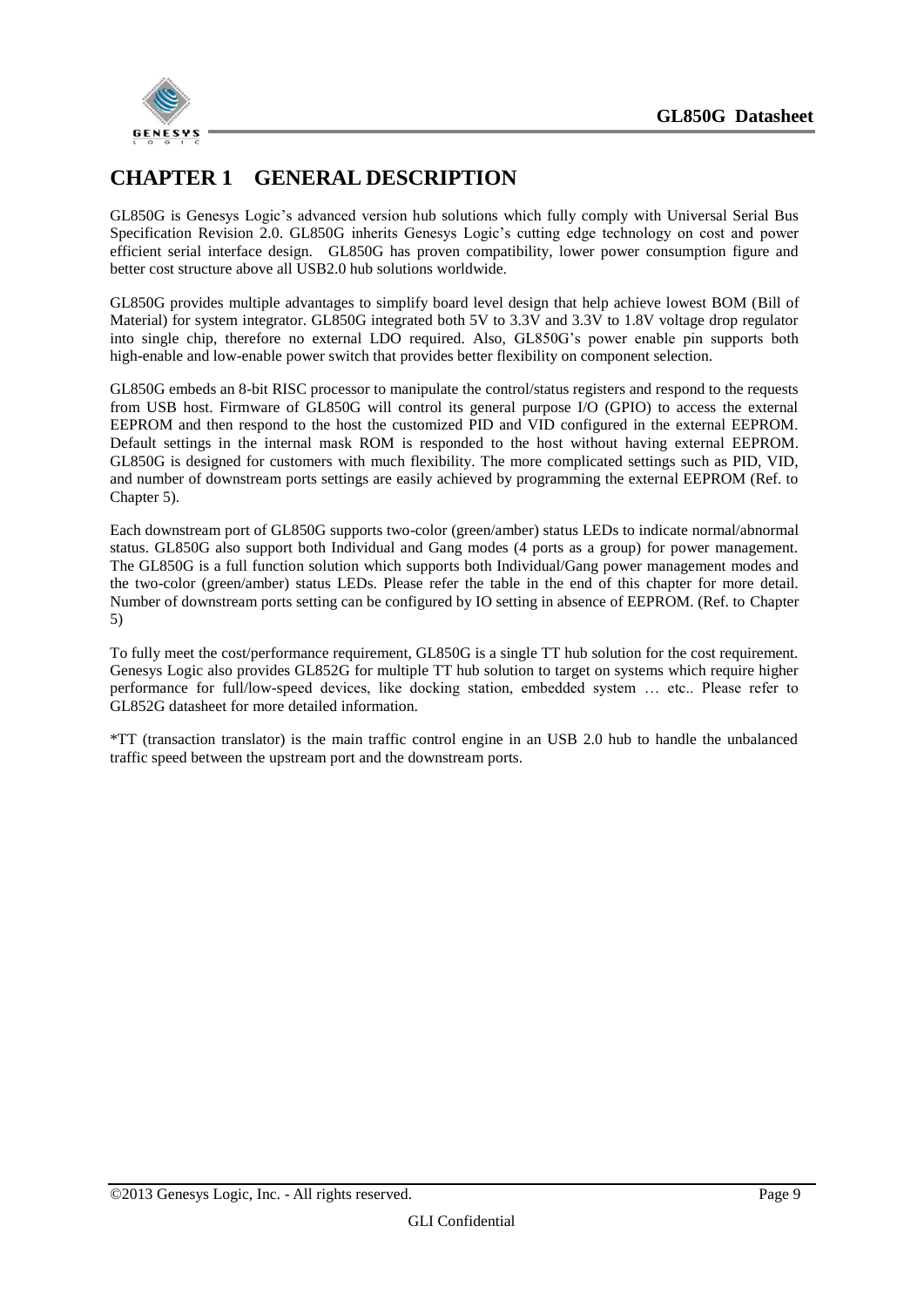

## <span id="page-9-0"></span>**CHAPTER 2 FEATURES**

- Compliant to USB Specification Revision 2.0
	- Support 4/3/2 downstream ports by I/O pin configuration
	- Upstream port supports both high-speed (HS) and full-speed (FS) traffic
	- Downstream ports support HS, FS, and low-speed (LS) traffic
	- 1 control pipe (endpoint 0, 64-byte data payload) and 1 interrupt pipe (endpoint 1, 1-byte data payload)
	- Backward compatible to *USB specification Revision 1.1*
	- On-chip 8-bit micro-processor
		- RISC-like architecture
		- USB optimized instruction set
		- Performance: 6 MIPS @ 12MHz
		- With 64-byte RAM and 2K mask ROM
		- Support customized PID, VID by reading external EEPROM
		- Support downstream port configuration by reading external EEPROM
- Single Transaction Translator (STT)
	- Single TT shares the same TT control logics for all downstream port devices. This is the most cost effective solution for TT. Multiple TT provides individual TT control logics for each downstream port. This is a performance better choice for USB 2.0 hub. Please refer to GL852G datasheet for more detailed information.
- Integrate USB 2.0 transceiver
- $\bullet$  Built-in upstream 1.5K $\Omega$  pull-up and downstream 15K $\Omega$  pull-down
- Embed serial resister for USB signals
- Conform to bus power requirements
- Automatic switching between self-powered and bus-powered modes
- Support compound-device (non-removable in downstream ports) by I/O pin configuration
- Configurable non-removable device support
- Built-in PLL supports external 12 MHz crystal / Oscillator clock input
- Built-in 5V to 3.3V regulator
- Low power consumption
- Improve output drivers with slew-rate control for EMI reduction
- $\bullet$  Internal power-fail detection for ESD recovery
- Each downstream port supports two-color status indicator, with automatic and manual modes compliant to USB specification Revision 2.0 (Not available for SSOP 28 package)
- Support both individual and gang modes of power management and over-current detection for downstream ports (Individual mode is not supported by SSOP 28 package)
- Power enable pin supports both low/high-enabled power switches. (Power switch is not supported by GL850G-22 SSOP28 package)
- Optional 27/48 MHz Oscillator clock input (Not available for QFN28 / SSOP28 package)
- Number of Downstream port can be configured by GPIO without external EEPROM
- Available package type: 48 pin LQFP, 28 pin QFN and 28 pin SSOP (Full Function only available in 48 pin)
- Applications:
	- Stand-alone USB hub
	- PC motherboard USB hub, Docking of notebook
	- Gaming console
	- LCD monitor hub
	- Any compound device to support USB hub function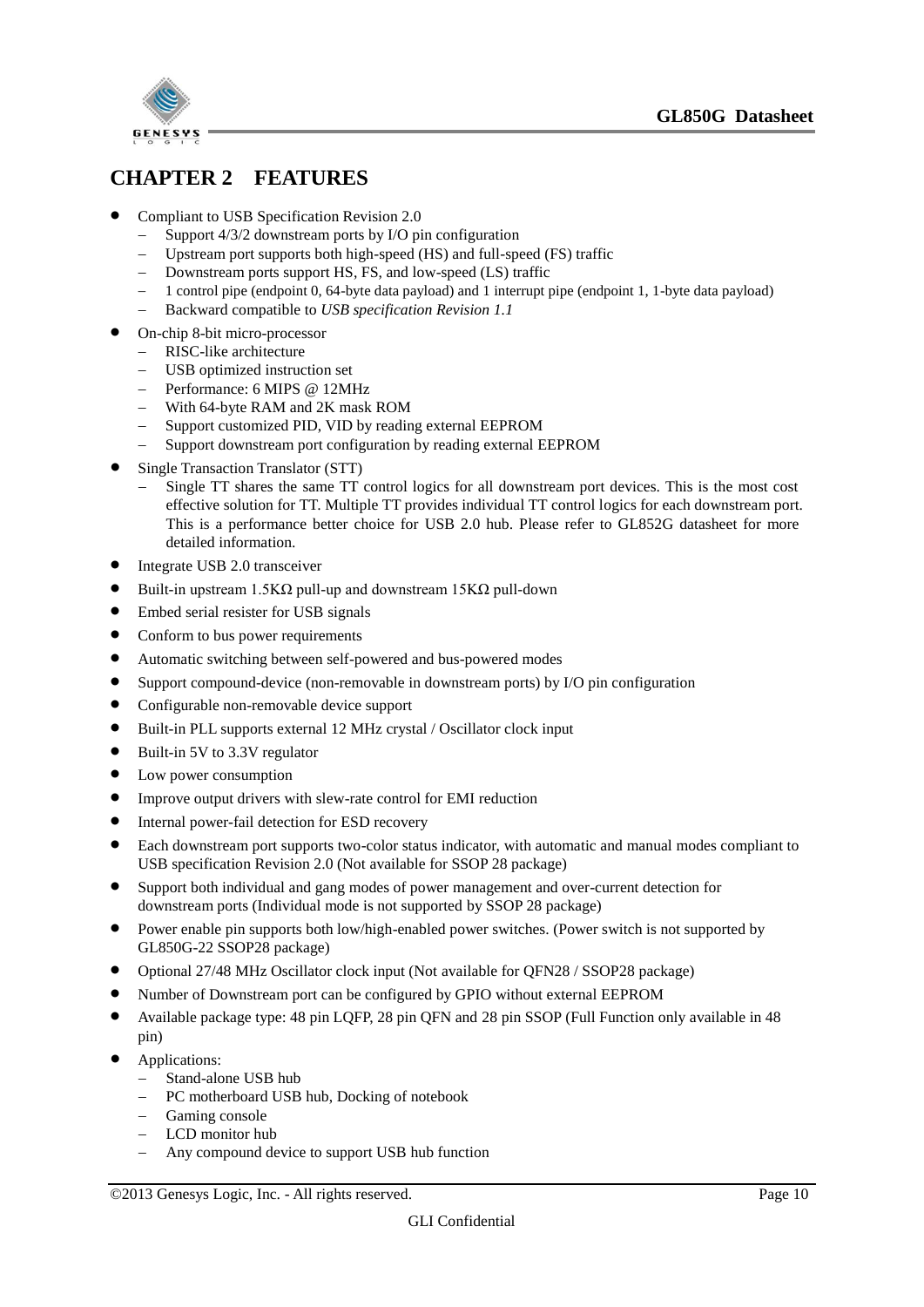

## <span id="page-10-0"></span>**CHAPTER 3 PIN ASSIGNMENT**

#### <span id="page-10-1"></span>**3.1 Pinouts**



<span id="page-10-2"></span>**Figure 3.1 - GL850G LQFP 48 Pin Pinout Diagram**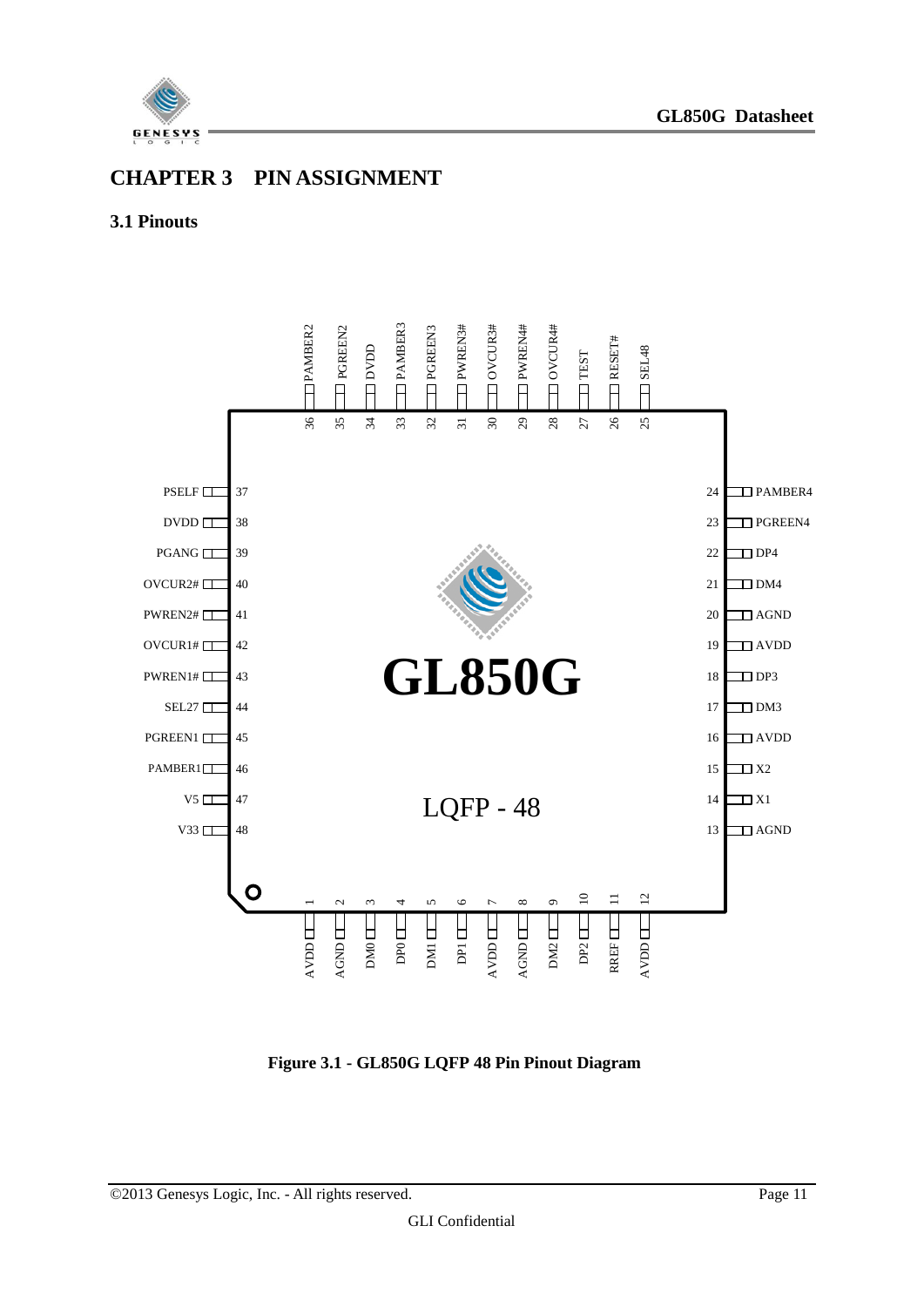



<span id="page-11-0"></span>**Figure 3.2 - GL850G SSOP 28 Pin Pinout Diagram**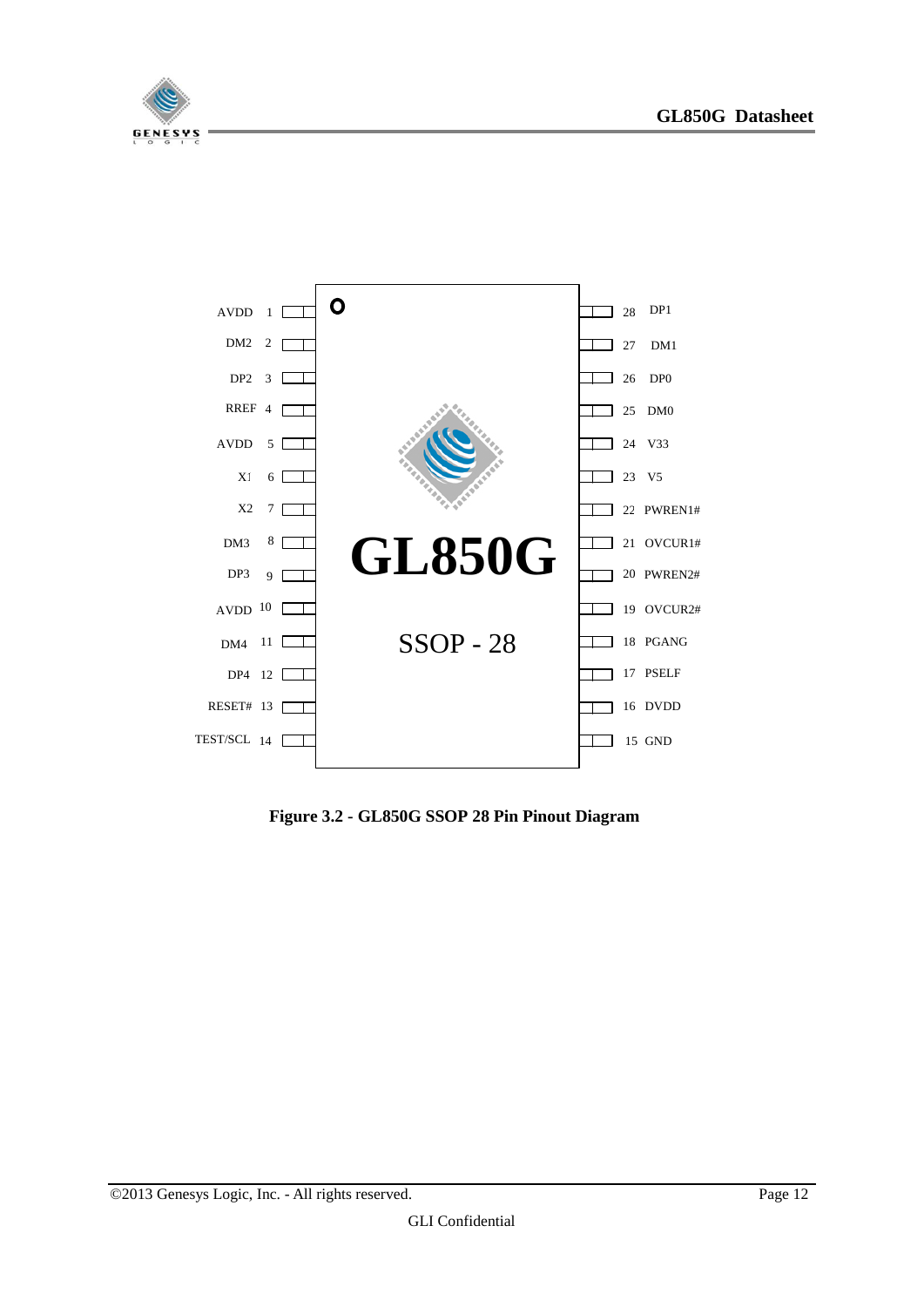





<span id="page-12-0"></span>**Figure 3.3 - GL850G QFN 28 Pin Pinout Diagram**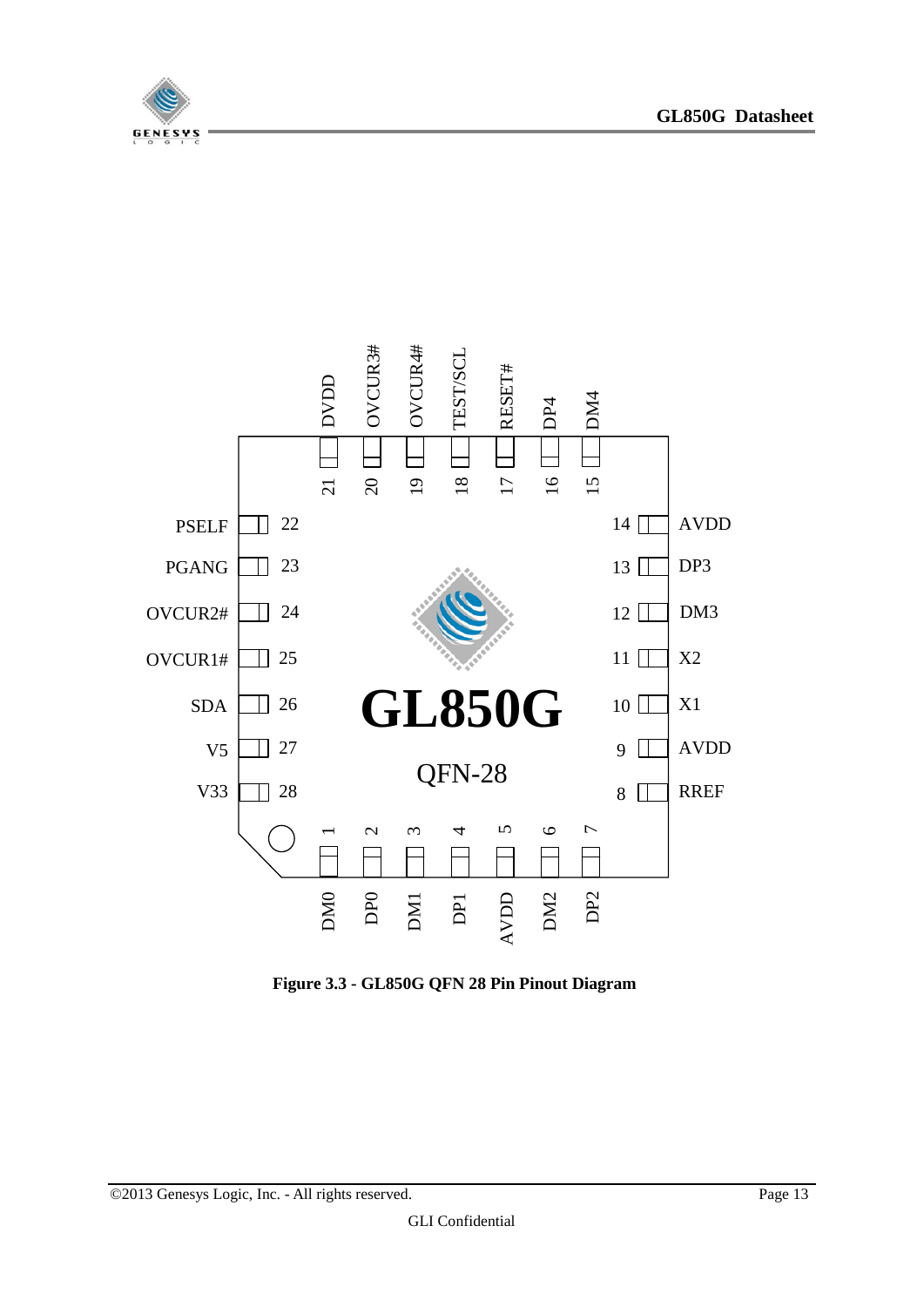

#### <span id="page-13-1"></span><span id="page-13-0"></span>**3.2 Pin List**

| Pin# | <b>Pin Name</b> |   | <b>Type Pin#</b> | <b>Pin Name</b> | Type Pin# |    | <b>Pin Name</b>   |                 | Type Pin# | <b>Pin Name</b>     | <b>Type</b>     |
|------|-----------------|---|------------------|-----------------|-----------|----|-------------------|-----------------|-----------|---------------------|-----------------|
| 1    | <b>AVDD</b>     | P | 13               | <b>AGND</b>     | P         | 25 | SEL <sub>48</sub> | I               | 37        | <b>PSELF</b>        | $I_5V$          |
| 2    | <b>AGND</b>     | P | 14               | X1              | L         | 26 | RESET#            | <b>I</b> 5V     | 38        | <b>DVDD</b>         | P               |
| 3    | DM <sub>0</sub> | B | 15               | X <sub>2</sub>  | O         | 27 | <b>TEST</b>       | I               | 39        | <b>PGANG</b>        | B               |
| 4    | DP <sub>0</sub> | B | 16               | <b>AVDD</b>     | P         | 28 | OVCUR4#           | $I_5V$          | 40        | OVCUR <sub>2#</sub> | $I_5V$          |
| 5    | DM1             | B | 17               | DM <sub>3</sub> | B         | 29 | PWREN4#           | $\Omega$        | 41        | PWREN2#             | $\Omega$        |
| 6    | DP1             | B | 18               | DP <sub>3</sub> | B         | 30 | OVCUR3#           | I <sub>5V</sub> | 42        | OVCUR1#             | I <sub>5V</sub> |
| 7    | <b>AVDD</b>     | P | 19               | <b>AVDD</b>     | P         | 31 | PWREN3#           | $\Omega$        | 43        | PWREN1#             | $\Omega$        |
| 8    | <b>AGND</b>     | P | 20               | <b>AGND</b>     | P         | 32 | PGREEN3           | $\Omega$        | 44        | SEL27               | I               |
| 9    | DM2             | B | 21               | DM4             | B         | 33 | PAMBER3           | $\Omega$        | 45        | PGREEN1             | $\Omega$        |
| 10   | DP <sub>2</sub> | B | 22               | DP <sub>4</sub> | B         | 34 | <b>DVDD</b>       | P               | 46        | PAMBER1             | $\Omega$        |
| 11   | <b>RREF</b>     | A | 23               | PGREEN4         | $\Omega$  | 35 | PGREEN2           | $\Omega$        | 47        | V <sub>5</sub>      | P               |
| 12   | <b>AVDD</b>     | P | 24               | PAMBER4         | O         | 36 | PAMBER2           | O               | 48        | V33                 | P               |

**Table 3.1 - GL850G LQFP 48 Pin List**

**Table 3.2 - GL850G SSOP 28 Pin List**

<span id="page-13-2"></span>

| $\left  \mathbf{Pin}\# \right $ | <b>Pin Name</b> | <b>Type Pin#</b> |    | <b>Pin Name</b> | <b>Type Pin#</b> |    | <b>Pin Name</b> | Type Pin#      |    | <b>Pin Name</b> | <b>Type</b> |
|---------------------------------|-----------------|------------------|----|-----------------|------------------|----|-----------------|----------------|----|-----------------|-------------|
| 1                               | <b>AVDD</b>     | P                | 8  | DM <sub>3</sub> | B                | 15 | <b>GND</b>      | P              | 22 | PWREN1#         | $\Omega$    |
| 2                               | DM2             | B                | 9  | DP <sub>3</sub> | <sub>B</sub>     | 16 | <b>DVDD</b>     | P              | 23 | V <sub>5</sub>  | P           |
| 3                               | DP <sub>2</sub> | B                | 10 | <b>AVDD</b>     | P                | 17 | <b>PSELF</b>    | $I_{5V}$       | 24 | V <sub>33</sub> | P           |
| $\overline{4}$                  | <b>RREF</b>     | A                | 11 | DM4             | B                | 18 | <b>PGANG</b>    | B              | 25 | DM0             | B           |
| 5                               | <b>AVDD</b>     | P                | 12 | DP <sub>4</sub> | B                | 19 | OVCUR2#         | $I_{5V}$       | 26 | DP <sub>0</sub> | B           |
| 6                               | X1              |                  | 13 | RESET#          | I <sub>5V</sub>  | 20 | PWREN2#*        | $\Omega$       | 27 | DM1             | B           |
| 7                               | X2              | $\Omega$         | 14 | <b>TEST/SCL</b> | I/B              | 21 | $OVCUR1#$ *     | $I_{\text{S}}$ | 28 | DP1             | B           |

\* Power switch is not supported in GL850G-22 version.

**Table 3.3 - GL850G QFN 28 Pin List**

<span id="page-13-3"></span>

| $\left  \mathbf{Pin}\# \right $ | <b>Pin Name</b> | Type Pin# |    | <b>Pin Name</b> | Type Pin# |    | <b>Pin Name</b> | Type Pin#               |    | <b>Pin Name</b> | <b>Type</b>     |
|---------------------------------|-----------------|-----------|----|-----------------|-----------|----|-----------------|-------------------------|----|-----------------|-----------------|
| 1                               | DM0             | B         | 8  | <b>RREF</b>     | A         | 15 | DM4             | B                       | 22 | <b>PSELF</b>    | I <sub>5V</sub> |
| $\overline{2}$                  | DP <sub>0</sub> | B         | 9  | <b>AVDD</b>     | P         | 16 | DP4             | B                       | 23 | <b>PGANG</b>    | B               |
| 3                               | DM1             | B         | 10 | X1              |           | 17 | RESET#          | $I_{5V}$                | 24 | OVCUR2#         | $I_{5V}$        |
| $\overline{4}$                  | DP1             | B         | 11 | X <sub>2</sub>  | $\Omega$  | 18 | <b>TEST/SCL</b> | $\mathbf{I}/\mathbf{B}$ | 25 | OVCUR1#         | $I_{5V}$        |
| 5                               | <b>AVDD</b>     | P         | 12 | DM3             | B         | 19 | OVCUR4#         | $I_{5V}$                | 26 | <b>SDA</b>      | B               |
| 6                               | DM2             | B         | 13 | DP <sub>3</sub> | B         | 20 | OVCUR3#         | $I_5V$                  | 27 | V <sub>5</sub>  | P               |
| 7                               | DP <sub>2</sub> | B         | 14 | <b>AVDD</b>     | P         | 21 | <b>DVDD</b>     | P                       | 28 | V <sub>33</sub> | P               |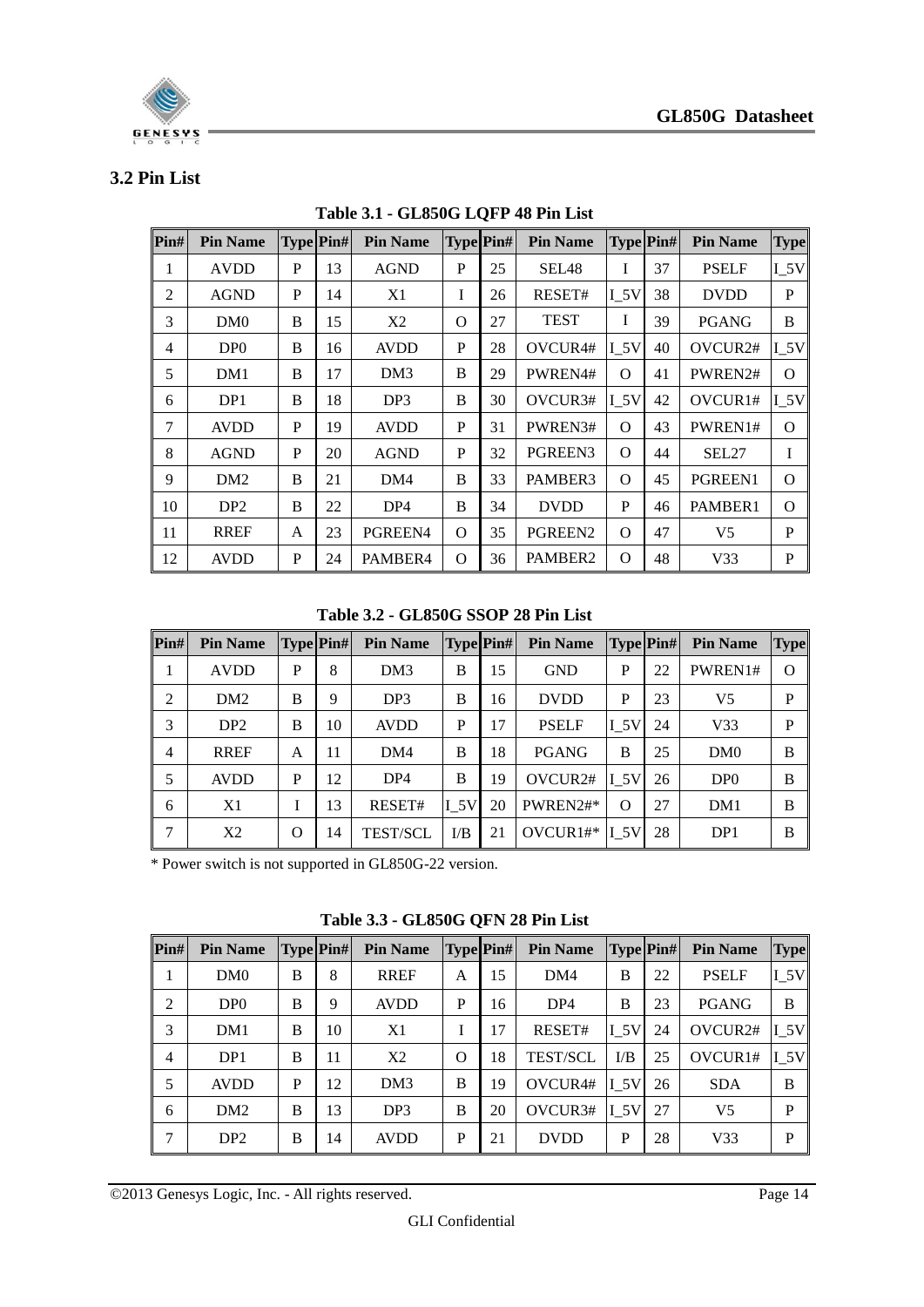

#### <span id="page-14-0"></span>**3.3 Pin Descriptions**

| <b>USB</b> Interface |               |               |               |             |                                                                                   |  |  |  |  |
|----------------------|---------------|---------------|---------------|-------------|-----------------------------------------------------------------------------------|--|--|--|--|
|                      |               | <b>GL850G</b> |               |             |                                                                                   |  |  |  |  |
| <b>Pin Name</b>      | <b>LQFP</b>   | <b>SSOP</b>   | <b>QFN</b>    | $IO$        | <b>Description</b>                                                                |  |  |  |  |
|                      | <b>48 Pin</b> | <b>28 Pin</b> | <b>28 Pin</b> | <b>Type</b> |                                                                                   |  |  |  |  |
| DM0,DP0              | 3,4           | 25,26         | 1,2           | B           | USB signals for USPORT                                                            |  |  |  |  |
| DM1,DP1              | 5,6           | 27,28         | 3,4           | B           | USB signals for DSPORT1                                                           |  |  |  |  |
| DM2,DP2              | 9,10          | 2,3           | 6,7           | B           | USB signals for DSPORT2                                                           |  |  |  |  |
| DM3,DP3              | 17,18         | 8,9           | 12,13         | B           | USB signals for DSPORT3                                                           |  |  |  |  |
| DM4,DP4              | 21,22         | 11,12         | 15,16         | B           | USB signals for DSPORT4                                                           |  |  |  |  |
| <b>RREF</b>          | 11            | 4             | 8             | A           | $A 680\Omega$ resister must be connected between RREF and<br>analog ground (AGND) |  |  |  |  |

#### <span id="page-14-1"></span>**Table 3.4 - Pin Descriptions**

Note: USB signals must be carefully handled in PCB routing. For detailed information, please refer to **USB 2.0 Hub Design Guide**.

|                 | <b>Hub Interface</b> |               |            |                  |                                                                                                                                                                          |  |  |  |  |  |
|-----------------|----------------------|---------------|------------|------------------|--------------------------------------------------------------------------------------------------------------------------------------------------------------------------|--|--|--|--|--|
|                 |                      | <b>GL850G</b> |            | $IO$             |                                                                                                                                                                          |  |  |  |  |  |
| <b>Pin Name</b> | <b>LQFP</b>          | <b>SSOP</b>   | <b>QFN</b> | <b>Type</b>      | <b>Description</b>                                                                                                                                                       |  |  |  |  |  |
|                 | <b>48 Pin</b>        | <b>28 Pin</b> | 28 Pin     |                  |                                                                                                                                                                          |  |  |  |  |  |
| OVCUR1~4#       | 42,40,               | 21,19         | 25,24,     | $I_5V$           | Active low. Over current indicator for DSPORT1~4.<br>*Over current flag On when OVCUR= low over 3ms.                                                                     |  |  |  |  |  |
|                 | 30,28                |               | 20,19      | (pu)             | OVCUR1# is the only over current flag for GANG<br>mode                                                                                                                   |  |  |  |  |  |
| PWREN1~4#       | 43,41,<br>31,29      | 22,20         |            | $\Omega$         | Active low. Power enable output for DSPORT1~4<br>PWREN1# is the only power-enable output for GANG<br>mode<br>* Power switch is not supported in GL850G-22<br>version.    |  |  |  |  |  |
| PGREEN1~4       | 45,35,<br>32,23      |               |            | 2:B<br>(pd)      | 1,3,4:0 Green LED indicator for DSPORT1~4<br>*GREEN $[1-2]$ are also used to access the external<br><b>EEPROM</b><br>For detailed information, please refer to Chapter 5 |  |  |  |  |  |
| PAMBER1~4       | 46,36,<br>33,24      |               |            | $\Omega$<br>(pd) | Amber LED indicator for DSPORT1~4<br>*Amber[ $1\text{-}2$ ] are also used to access the external<br><b>EEPROM</b><br>For detailed information, please refer to Chapter 5 |  |  |  |  |  |
| <b>PSELF</b>    | 37                   | 17            | 22         | $I_5V$           | 0: GL850G is bus-powered<br>1: GL850G is self-powered                                                                                                                    |  |  |  |  |  |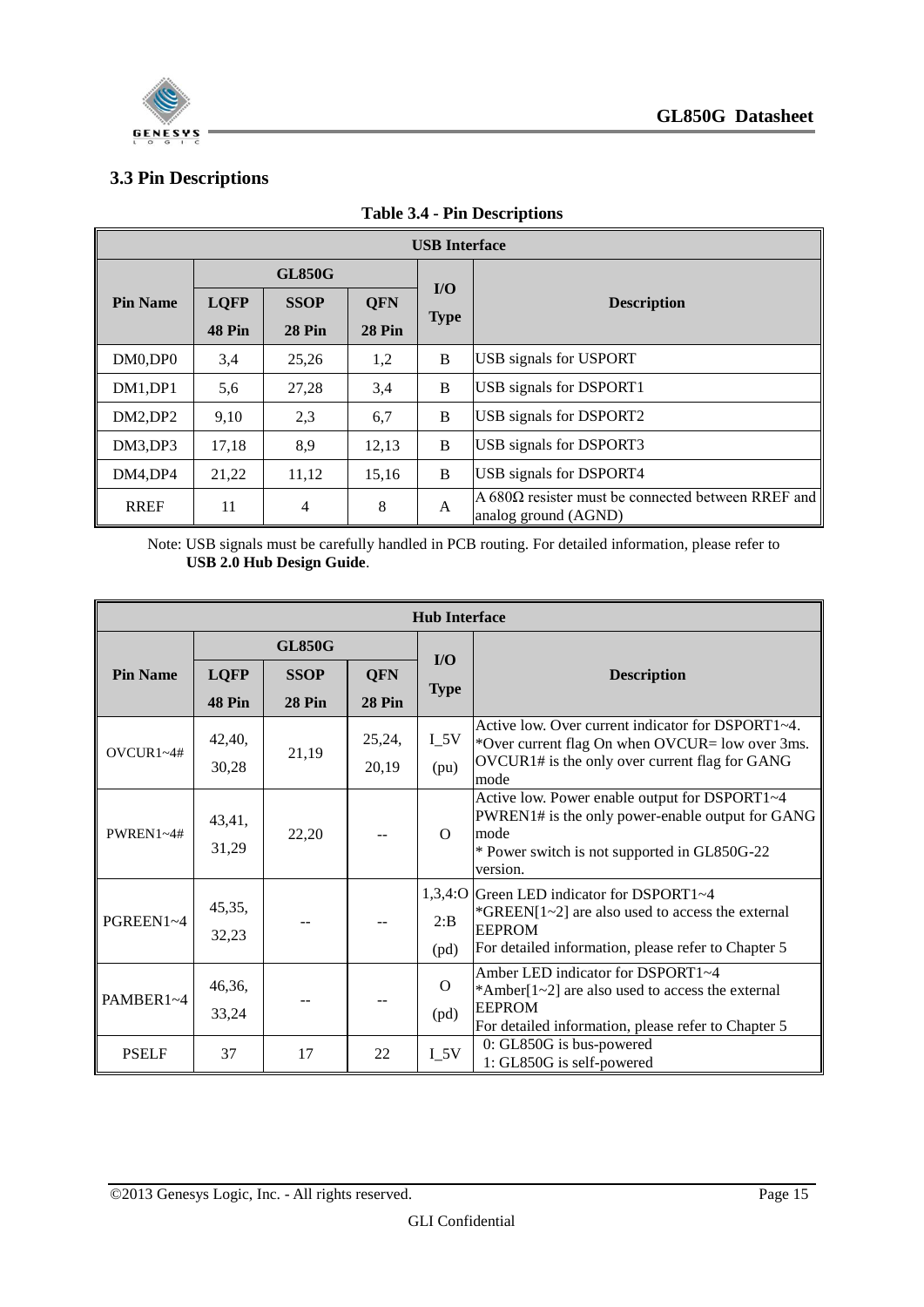

| <b>PGANG</b> | 39 | 18 | 23 |  | This pin is default put in input mode after power-on<br>reset. Individual/gang mode is strapped during this<br>period. After the strapping period, this pin will be set to<br>output mode, and then output high for normal mode.<br>When GL850G is suspended, this pin will output low.<br>*For detailed explanation, please see Chapter 5<br>input: 1, output: 0@normal, 1@suspend<br>Gang<br>input:0, output: $1@normal$ , $0@sub$<br>Individual |
|--------------|----|----|----|--|----------------------------------------------------------------------------------------------------------------------------------------------------------------------------------------------------------------------------------------------------------------------------------------------------------------------------------------------------------------------------------------------------------------------------------------------------|
|--------------|----|----|----|--|----------------------------------------------------------------------------------------------------------------------------------------------------------------------------------------------------------------------------------------------------------------------------------------------------------------------------------------------------------------------------------------------------------------------------------------------------|

| <b>Clock and Reset Interface</b> |                                                                                                 |               |               |             |                                                                                                                                        |  |  |
|----------------------------------|-------------------------------------------------------------------------------------------------|---------------|---------------|-------------|----------------------------------------------------------------------------------------------------------------------------------------|--|--|
| <b>GL850G</b>                    |                                                                                                 |               |               |             |                                                                                                                                        |  |  |
| <b>Pin Name</b>                  | <b>LQFP</b>                                                                                     | <b>SSOP</b>   |               | I/O         | <b>Description</b>                                                                                                                     |  |  |
|                                  | 48 Pin                                                                                          | <b>28 Pin</b> | <b>28 Pin</b> | <b>Type</b> |                                                                                                                                        |  |  |
| X1                               | 14                                                                                              | 6             | 10            |             | 12MHz crystal clock input, or 12/27/48MHz clock<br>input                                                                               |  |  |
| X2                               | 15                                                                                              | 7             | 11            | $\Omega$    | 12MHz crystal clock output                                                                                                             |  |  |
| RESET#                           | 26                                                                                              | 13            | 17            | <b>I</b> 5V | Active low. External reset input, default pull high<br>$10K\Omega$<br>When RESET# $=$ low, whole chip is reset to the initial<br>state |  |  |
| SEL48/SEL27                      | SEL48/SEL27:<br>$01:48MHz$ OSC-in<br>I<br>25,44<br>1 0: 27MHz OSC-in<br>1 1: 12MHz X'tal/OSC-in |               |               |             |                                                                                                                                        |  |  |

| <b>System Interface</b> |               |               |               |                    |                                                                                                                                          |  |
|-------------------------|---------------|---------------|---------------|--------------------|------------------------------------------------------------------------------------------------------------------------------------------|--|
|                         | <b>GL850G</b> |               |               |                    |                                                                                                                                          |  |
| <b>Pin Name</b>         | <b>LQFP</b>   | <b>SSOP</b>   | <b>QFN</b>    | $U$<br><b>Type</b> | <b>Description</b>                                                                                                                       |  |
|                         | 48 Pin        | <b>28 Pin</b> | <b>28 Pin</b> |                    |                                                                                                                                          |  |
| <b>TEST/SCL</b>         | 27            | 14            | 18            | (pd)<br>B          | TEST: 0: Normal operation. (Internal pull down)<br>1: Chip will be put in test mode.<br>I2C:clock output pin (SSOP 28pin/QFN 28pin only) |  |
| <b>SDA</b>              |               |               | 26            | B                  | I2C: data pin                                                                                                                            |  |

| <b>Power / Ground</b> |             |               |               |             |                                             |  |  |
|-----------------------|-------------|---------------|---------------|-------------|---------------------------------------------|--|--|
| <b>GL850G</b>         |             |               |               |             |                                             |  |  |
| <b>Pin Name</b>       | <b>LQFP</b> | <b>SSOP</b>   | QFN           | I/O         | <b>Description</b>                          |  |  |
|                       | 48 Pin      | <b>28 Pin</b> | <b>28 Pin</b> | <b>Type</b> |                                             |  |  |
| <b>AVDD</b>           | 1,7,12,     |               |               |             |                                             |  |  |
|                       | 16,19       | 1,5,10        | 5,9,14        | P           | 3.3V analog power input for analog circuits |  |  |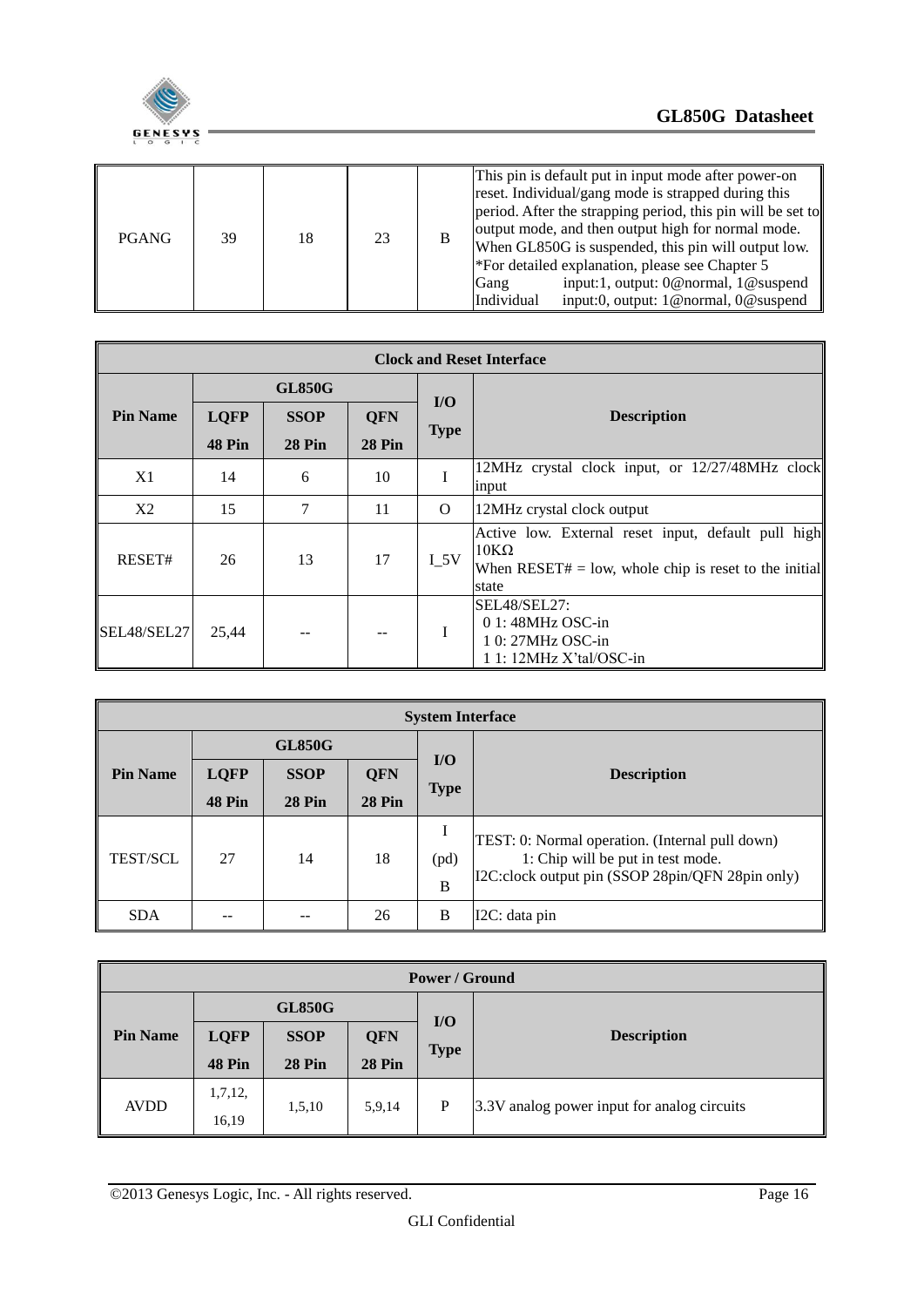

| <b>AGND</b>     | 2,8,13,<br>20 |    |    | P | Analog ground input for analog circuits                                                                                                                                             |  |
|-----------------|---------------|----|----|---|-------------------------------------------------------------------------------------------------------------------------------------------------------------------------------------|--|
| <b>DVDD</b>     | 34,38         | 16 | 21 | P | 3.3V digital power input for digital circuitsLL                                                                                                                                     |  |
| <b>GND</b>      |               | 15 |    |   | Ground                                                                                                                                                                              |  |
| V <sub>5</sub>  | 47            | 23 | 27 | P | 5V Power input. It need be NC if using external<br>regulator                                                                                                                        |  |
| V <sub>33</sub> | 48            | 24 | 28 | P | 5V-to-3.3V regulator Vout (LQFP48)<br>5V-to-3.3V regulator Vout & 3.3 input<br>(SSOP28/QFN28)<br>It can be NC or connect to 3.3V power if using external<br>regulator (LQFP48 only) |  |

Note: Analog circuits are quite sensitive to power and ground noise. PCB layout must take care the power routing and the ground plane. For detailed information, please refer to **USB 2.0 Hub Design Guide**.

#### **Notation:**

| <b>Type</b> | O      | Output                            |
|-------------|--------|-----------------------------------|
|             | I      | Input                             |
|             | $I_5V$ | 5V tolerant input                 |
|             | B      | Bi-directional                    |
|             | B/I    | Bi-directional, default input     |
|             | B/O    | Bi-directional, default output    |
|             | P      | Power / Ground                    |
|             | A      | Analog                            |
|             | SO.    | Automatic output low when suspend |
|             | pu     | Internal pull up                  |
|             | pd     | Internal pull down                |
|             | odpu   | Open drain with internal pull up  |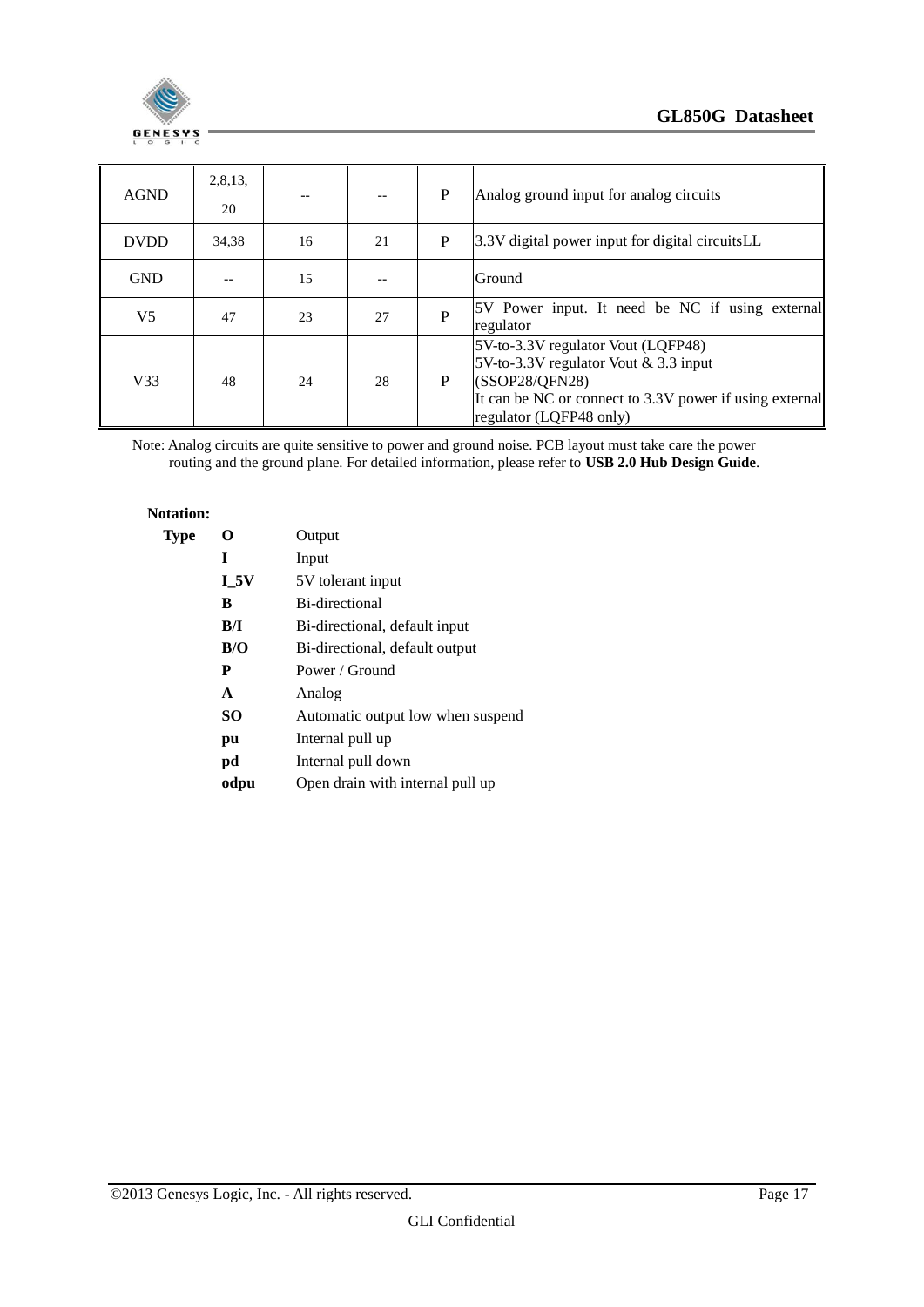

## <span id="page-17-0"></span>**CHAPTER 4 BLOCK DIAGRAM**



<span id="page-17-1"></span>**Figure 4.1 - GL850G Block Diagram (Single TT)**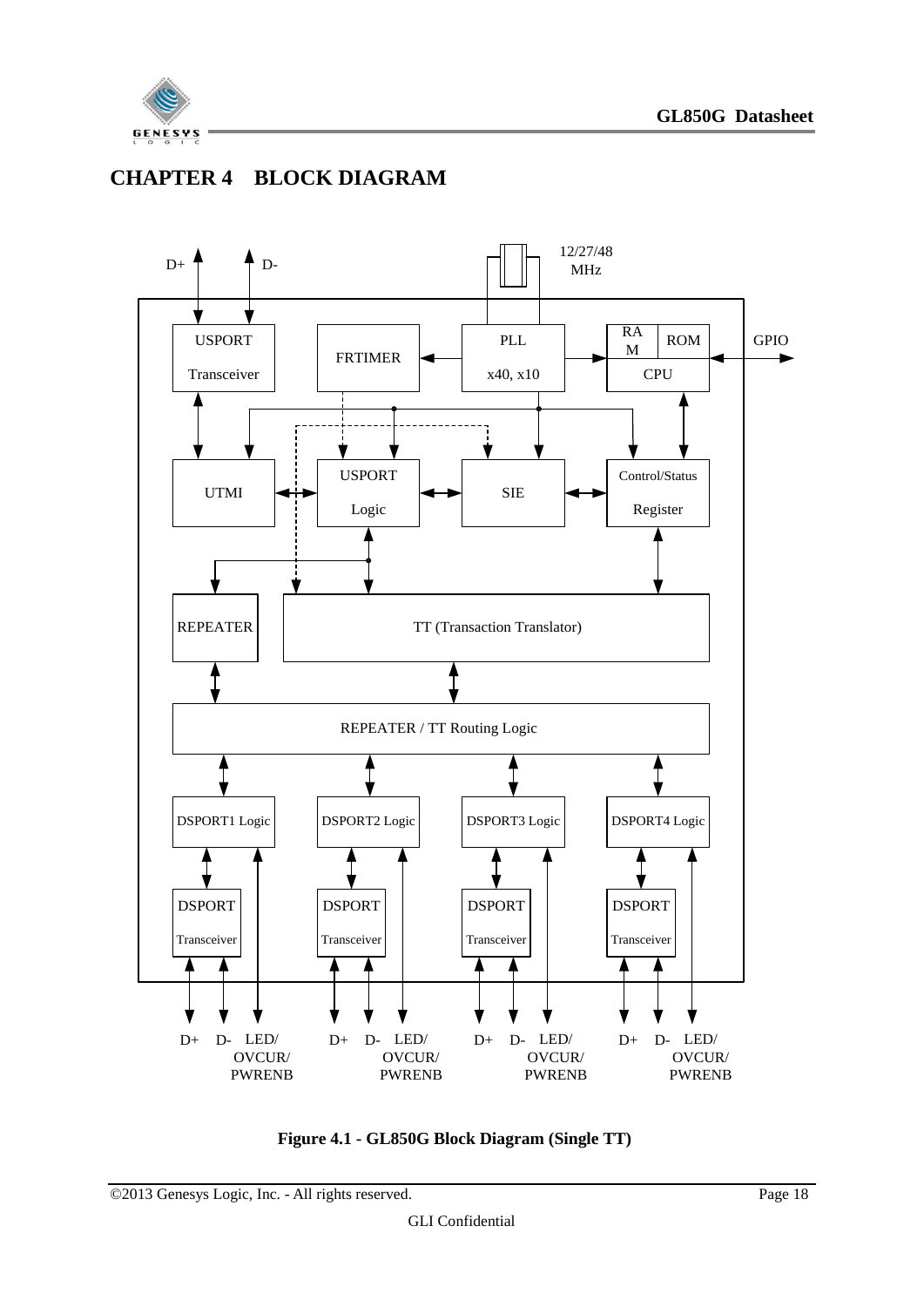

## <span id="page-18-0"></span>**CHAPTER 5 FUNCTION DESCRIPTION**

#### <span id="page-18-1"></span>**5.1 General Description**

#### <span id="page-18-2"></span>**5.1.1 USPORT Transceiver**

USPORT (upstream port) transceiver is the analog circuit that supports both full-speed and high-speed electrical characteristics defined in chapter 7 of *USB specification Revision 2.0*. USPORT transceiver will operate in full-speed electrical signaling when GL850G is plugged into a 1.1 host/hub. USPORT transceiver will operate in high-speed electrical signaling when GL850G is plugged into a 2.0 host/hub.

#### <span id="page-18-3"></span>**5.1.2 PLL (Phase Lock Loop)**

GL850G contains a 40x PLL. PLL generates the clock sources for the whole chip. The generated clocks are proven quite accurate that help in generating high speed signal without jitter.

#### <span id="page-18-4"></span>**5.1.3 FRTIMER**

This module implements hub (micro) frame timer. The (micro) frame timer is derived from the hub's local clock and is synchronized to the host (micro)frame period by the host generated Start of (micro)frame (SOF). FRTIMER keeps tracking the host's SOF such that GL850G is always safely synchronized to the host. The functionality of FRTIMER is described in section 11.2 of *USB Specification Revision 2.0*.

#### <span id="page-18-5"></span>**5.1.4 μC**

μC is the micro-processor unit of GL850G. It is an 8-bit RISC processor with 2K ROM and 64 bytes RAM. It operates at 6MIPS of 12Mhz clock to decode the USB command issued from host and then prepares the data to respond to the host. In addition, μC can handle GPIO (general purpose I/O) settings and reading content of EEPROM to support high flexibility for customers of different configurations of hub. These configurations include self/bus power mode setting, individual/gang mode setting, downstream port number setting, device removable/non-removable setting, and PID/VID setting.

#### <span id="page-18-6"></span>**5.1.5 UTMI (USB 2.0 Transceiver Microcell Interface)**

UTMI handles the low level USB protocol and signaling. It's designed based on the Intel's UTMI specification 1.01. The major functions of UTMI logic are to handle the data and clock recovery, NRZI encoding/decoding, Bit stuffing /de-stuffing, supporting USB 2.0 test modes, and serial/parallel conversion.

#### <span id="page-18-7"></span>**5.1.6 USPORT Logic**

USPORT implements the upstream port logic defined in section 11.6 of *USB specification Revision 2.0*. It mainly manipulates traffics in the upstream direction. The main functions include the state machines of Receiver and Transmitter, interfaces between UTMI and SIE, and traffic control to/from the REPEATER and TT.

#### <span id="page-18-8"></span>**5.1.7 SIE (Serial Interface Engine)**

SIE handles the USB protocol defined in chapter 8 of *USB specification Revision 2.0*. It co-works with Μc to play the role of the hub kernel. The main functions of SIE include the state machine of USB protocol flow, CRC check, PID error check, and timeout check. Unlike USB 1.1, bit stuffing/de-stuffing is implemented in UTMI, not in SIE.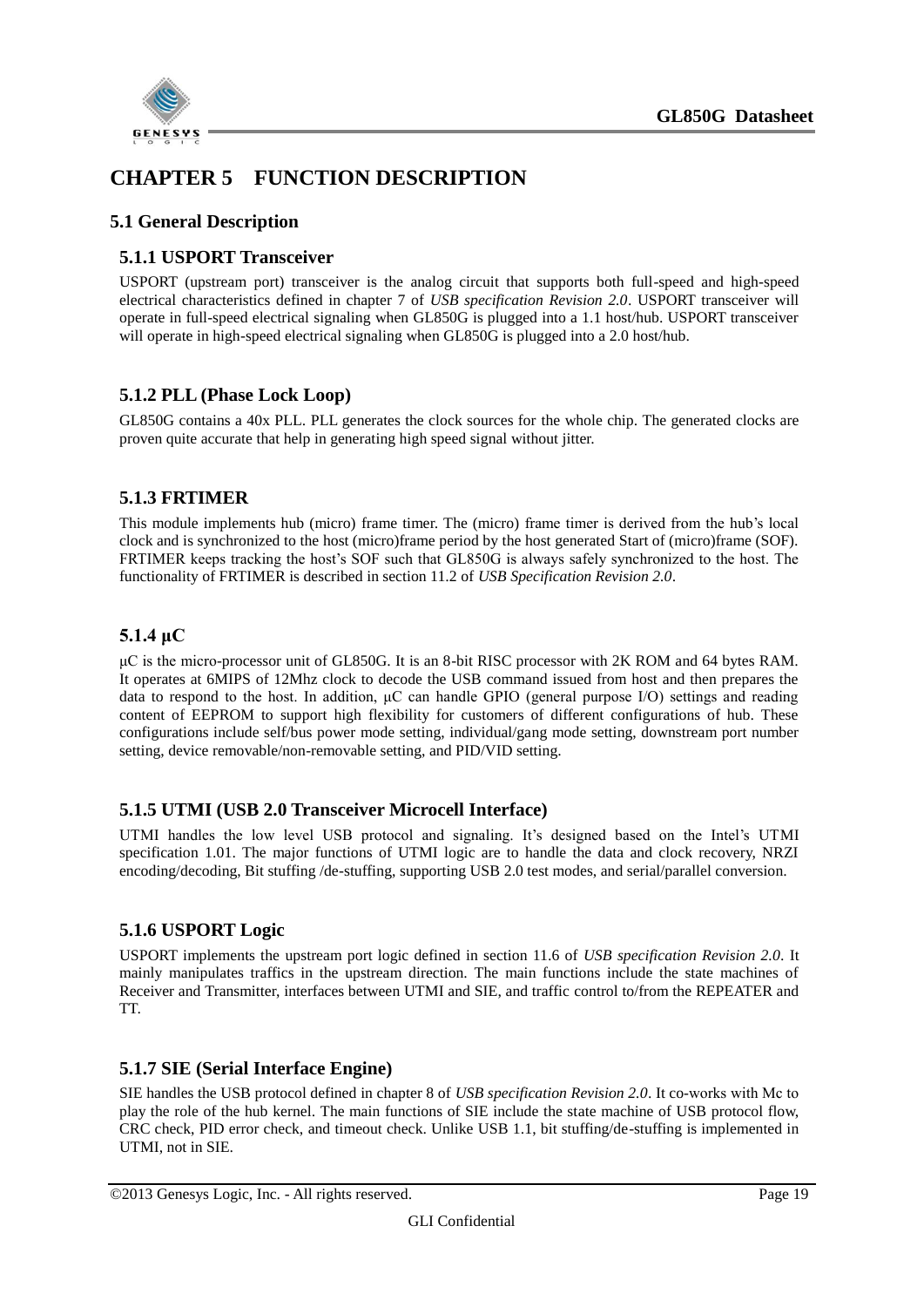

#### <span id="page-19-0"></span>**5.1.8 Control/Status Register**

Control/Status register is the interface register between hardware and firmware. This register contains the information necessary to control endpoint0 and endpoint1 pipelines. Through the firmware based architecture, GL850G possesses higher flexibility to control the USB protocol easily and correctly.

#### <span id="page-19-1"></span>**5.1.9 REPEATER**

Repeater logic implements the control logic defined in section 11.4 and section 11.7 of *USB specification Revision 2.0*. REPEATER controls the traffic flow when upstream port and downstream port are signaling in the same speed. In addition, REPEATER will generate internal resume signal whenever a wakeup event is issued under the situation that hub is globally suspended.

#### <span id="page-19-2"></span>**5.1.10 TT (Transaction Translator)**

TT implements the control logic defined in section 11.14 ~ 11.22 of *USB specification Revision 2.0*. TT basically handles the unbalanced traffic speed between the USPORT (operating in HS) and DSPORTS (operating in FS/LS) of hub. GL850G adopts the single TT architecture to provide the most cost effective solution. Single TT shares the same buffer control module for each downstream port. GL852G adopts multiple TT architecture to provide the most performance effective solution. Multiple TT provides control logics for each downstream port respectively. Please refer to GL852G datasheet for more detailed information.

#### <span id="page-19-3"></span>**5.1.11 REPEATER/TT Routing Logic**

REPEATER and TT are the major traffic control machines in the USB 2.0 hub. Under situation that USPORT and DSPORT are signaling in the same speed, REPEATER/TT routing logic switches the traffic channel to the REPEATER. Under situation that USPORT is in the high speed signaling and DSPORT is in the full/low speed signaling, REPEATER/TT routing logic switches the traffic channel to the TT.

#### **5.1.11.1 Connected to USB 1.1 Host/Hub**

If an USB 2.0 hub is connected to the downstream port of an USB 1.1 host/hub, it will operate in USB 1.1 mode. For an USB 1.1 hub, both upstream direction traffic and downstream direction traffic are passing through REPEATER. That is, the REPEATER/TT routing logic will route the traffic channel to the REPEATER.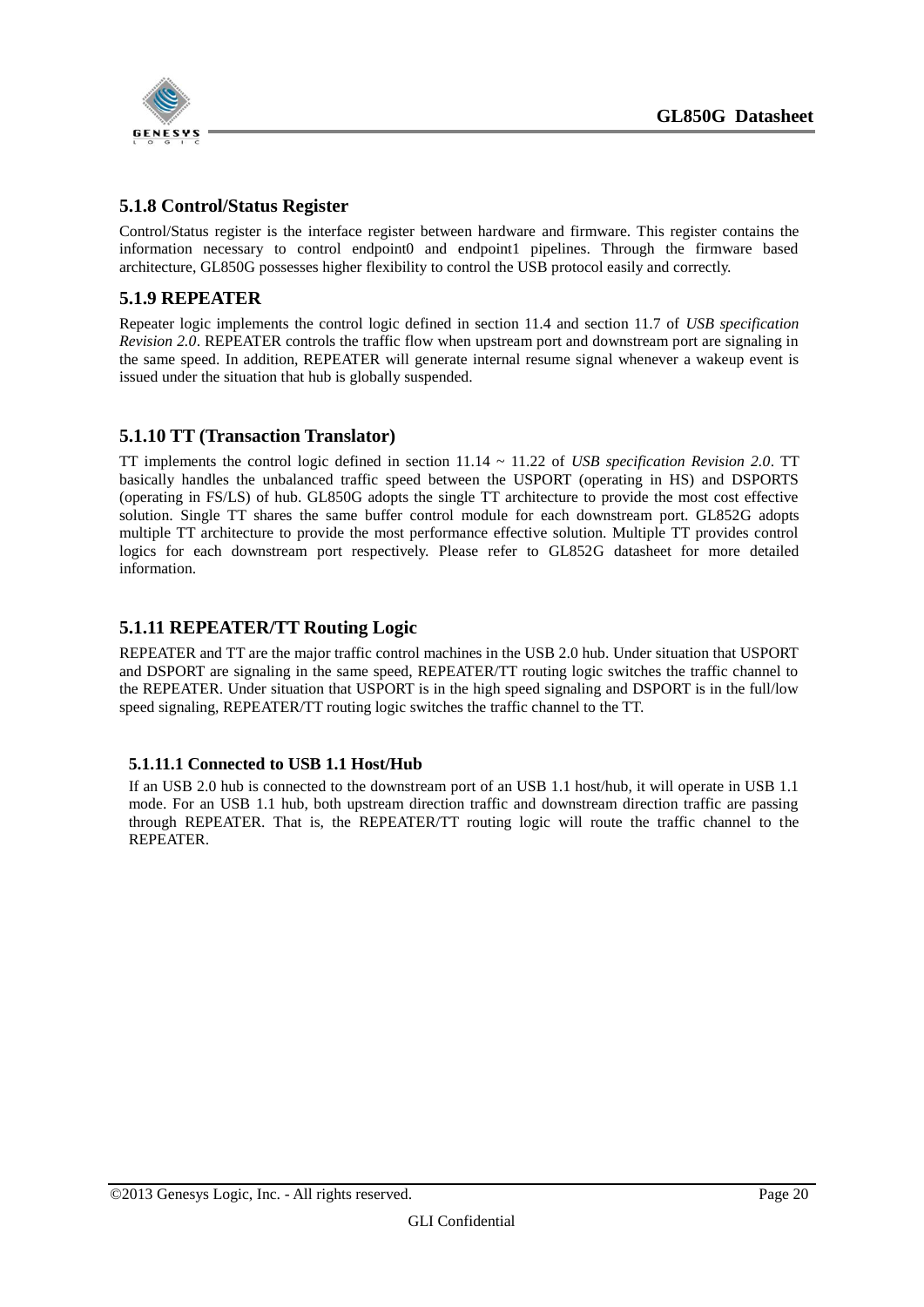

**Figure 5.1 - Operating in USB 1.1 Scheme**

#### <span id="page-20-0"></span>**5.1.11.2 Connected to USB 2.0 Host/Hub**

If an USB 2.0 hub is connected to an USB 2.0 host/hub, it will operate in USB 2.0 mode. The upstream port signaling is in high speed with bandwidth of 480 Mbps under this environment. The traffic channel will then be routed to the REPEATER when the device connected to the downstream port is signaling also in high speed. On the other hand, the traffic channel will then be routed to TT when the device connected to the downstream port is signaling in full/low speed.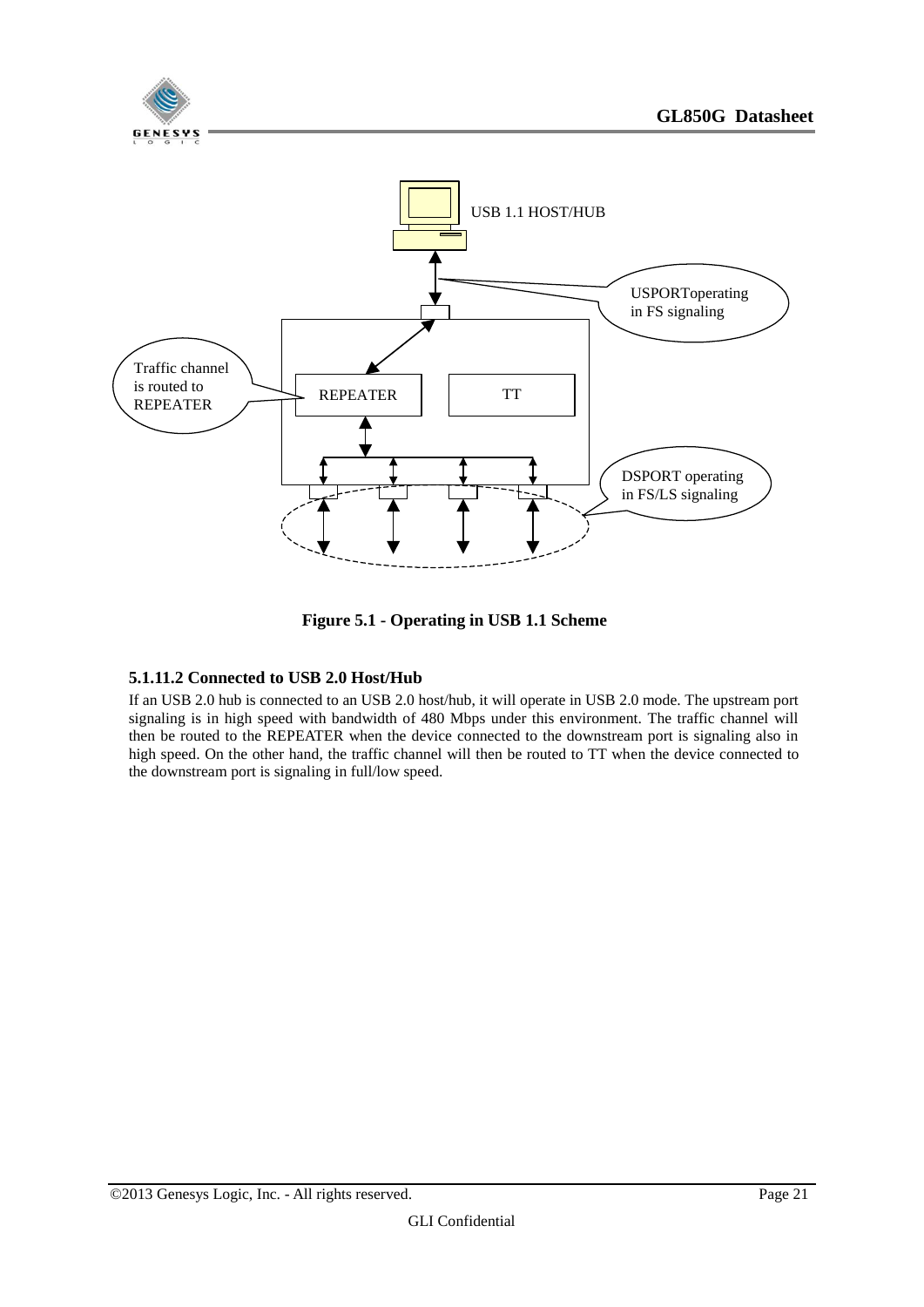

**Figure 5.2 - Operating in USB 2.0 Scheme**

#### <span id="page-21-2"></span><span id="page-21-0"></span>**5.1.12 DSPORT Logic**

DSPORT (downstream port) logic implements the control logic defined in section 11.5 of *USB specification Revision 2.0*. It mainly manipulates the state machine, the connection/disconnection detection, over current detection and power enable control, and the status LED control of the downstream port. Besides, it also output the control signals to the DSPORT transceiver.

#### <span id="page-21-1"></span>**5.1.13 DSPORT Transceiver**

DSPORT transceiver is the analog circuit that supports high-speed, full-speed, and low-speed electrical characteristics defined in chapter 7 of *USB specification Revision 2.0*. In addition, each DSPORT transceiver accurately controls its own squelch level to detect the detachment and attachment of devices.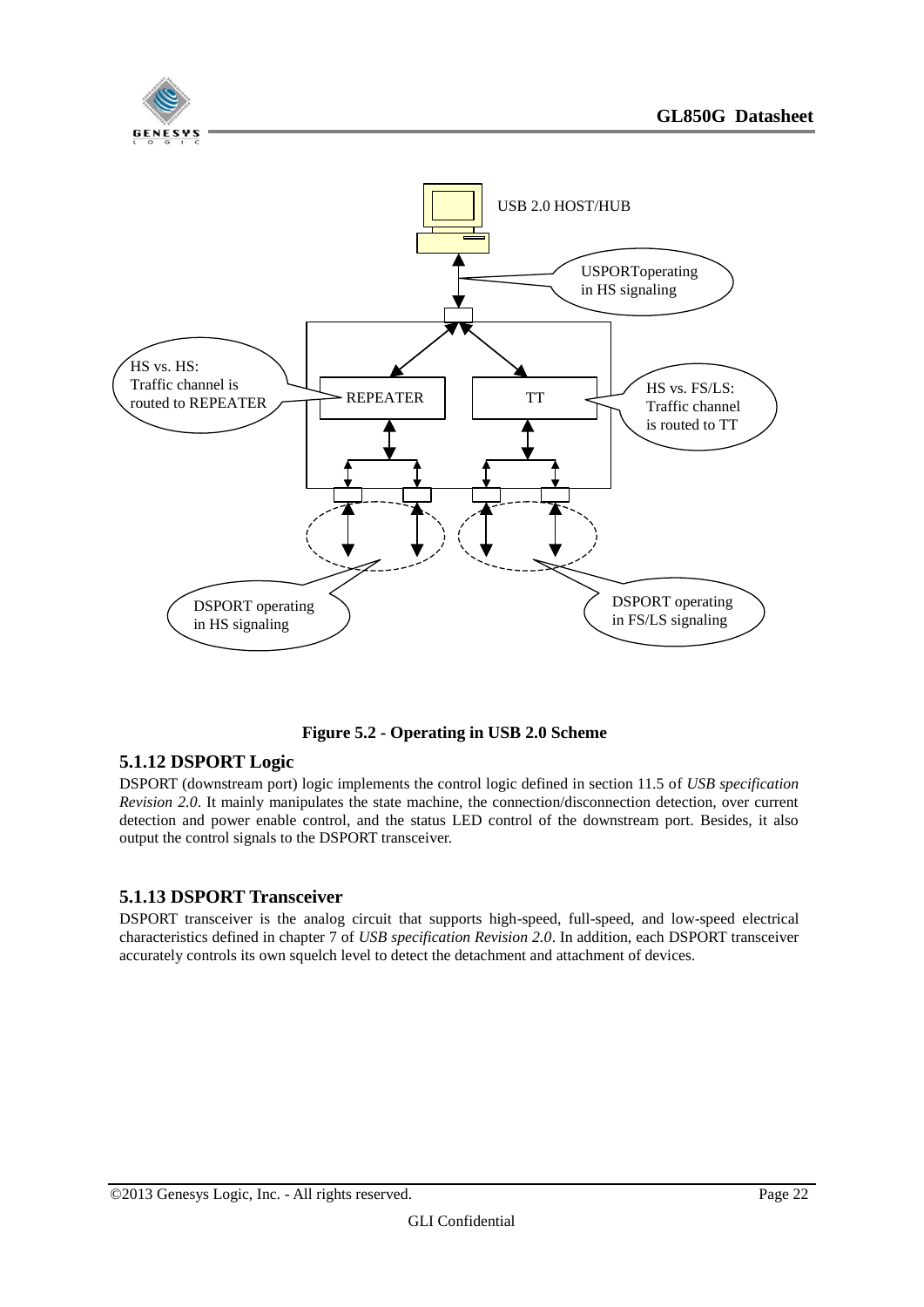

#### <span id="page-22-0"></span>**5.2 Configuration and I/O Settings**

#### <span id="page-22-1"></span>**5.2.1 RESET Setting**

GL850G's power on reset can either be triggered by external reset or internal power good reset circuit. The external reset pin, RESETJ, is connected to upstream port Vbus (5V) to sense the USB plug / unplug or 5V voltage drop. The reset trigger voltage can be set by adjusting the value of resistor R1 and R2 (Suggested value refers to schematics) GL850G's internal reset is designed to monitor silicon's internal core power (3.3V) and initiate reset when unstable power event occurs. The power on sequence will start after the power good voltage has been met, and the reset will be released after approximately 2.7 uS after power good.



GL850G internally contains a power on reset circuit as depicted in the picture above

<span id="page-22-2"></span>

**Figure 5.3 - Power on Reset Diagram** 

<span id="page-22-3"></span>**Figure 5.4 - Power on Sequence of GL850G**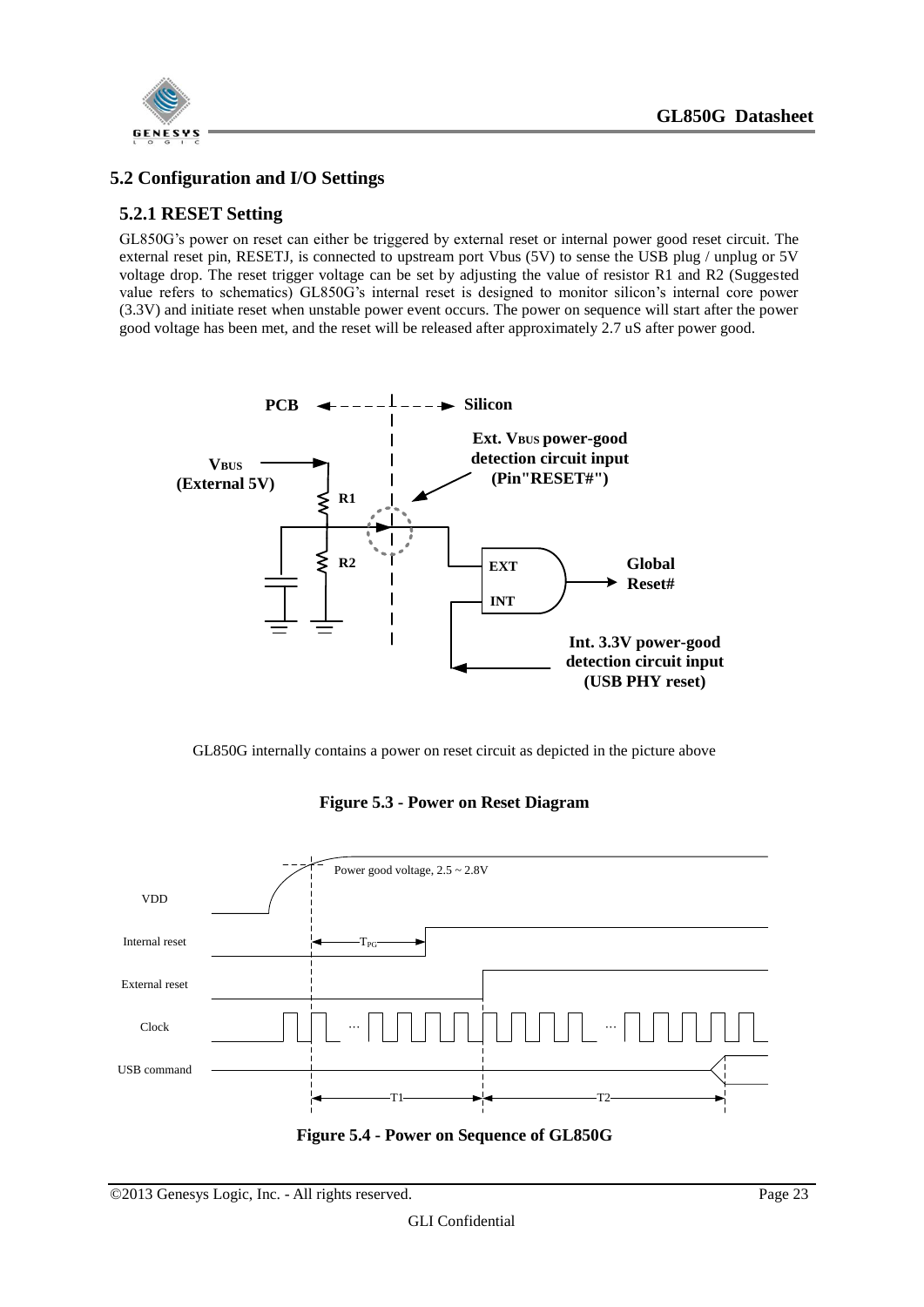

<span id="page-23-2"></span>

| <b>Symbol</b>  | <b>Parameter</b>                                           | Min.                     | Max. | Unit |
|----------------|------------------------------------------------------------|--------------------------|------|------|
|                | VDD power up to internal reset (power good) assert (12MHz) | $\overline{\phantom{0}}$ | 2.7  |      |
|                | VDD power up to internal reset (power good) assert (24MHz) |                          | 1.3  |      |
| $T_{PG}$       | VDD power up to internal reset (power good) assert (27MHz) |                          | 1.2  | μs   |
|                | VDD power up to internal reset (power good) assert (48MHz) | ۰                        | 0.7  |      |
| T1             | VDD power up to external reset (RESETJ) assert             | 3                        |      | μs   |
| T <sub>2</sub> | RESET assert to respond USB command ready                  | 70                       |      | ms   |

#### **Table 5.1 - Reset Timing**

To fully control the reset process of GL850G, we suggest the reset time applied in the external reset circuit should longer than that of the internal reset circuit.

#### <span id="page-23-0"></span>**5.2.2 PGANG/SUSPND Setting**

To save pin count, GL850G uses the same pin to decide individual/gang mode as well as to output the suspend flag. The individual/gang mode is decided within 20us after power on reset. Then, about 50ms later, this pin is changed to output mode. GL850G outputs the suspend flag once it is globally suspended. For individual mode, a pull low resister greater than  $100KΩ$  should be placed. For gang mode, a pull high resister greater than 100KΩ should be placed. In figure 5.5, we also depict the suspend LED indicator schematics. It should be noticed that the polarity of LED must be followed, otherwise the suspend current will be over spec limitation  $(2.5mA)$ .



<span id="page-23-1"></span>**Figure 5.5 - Timing of PGANG/SUSPEND Strapping**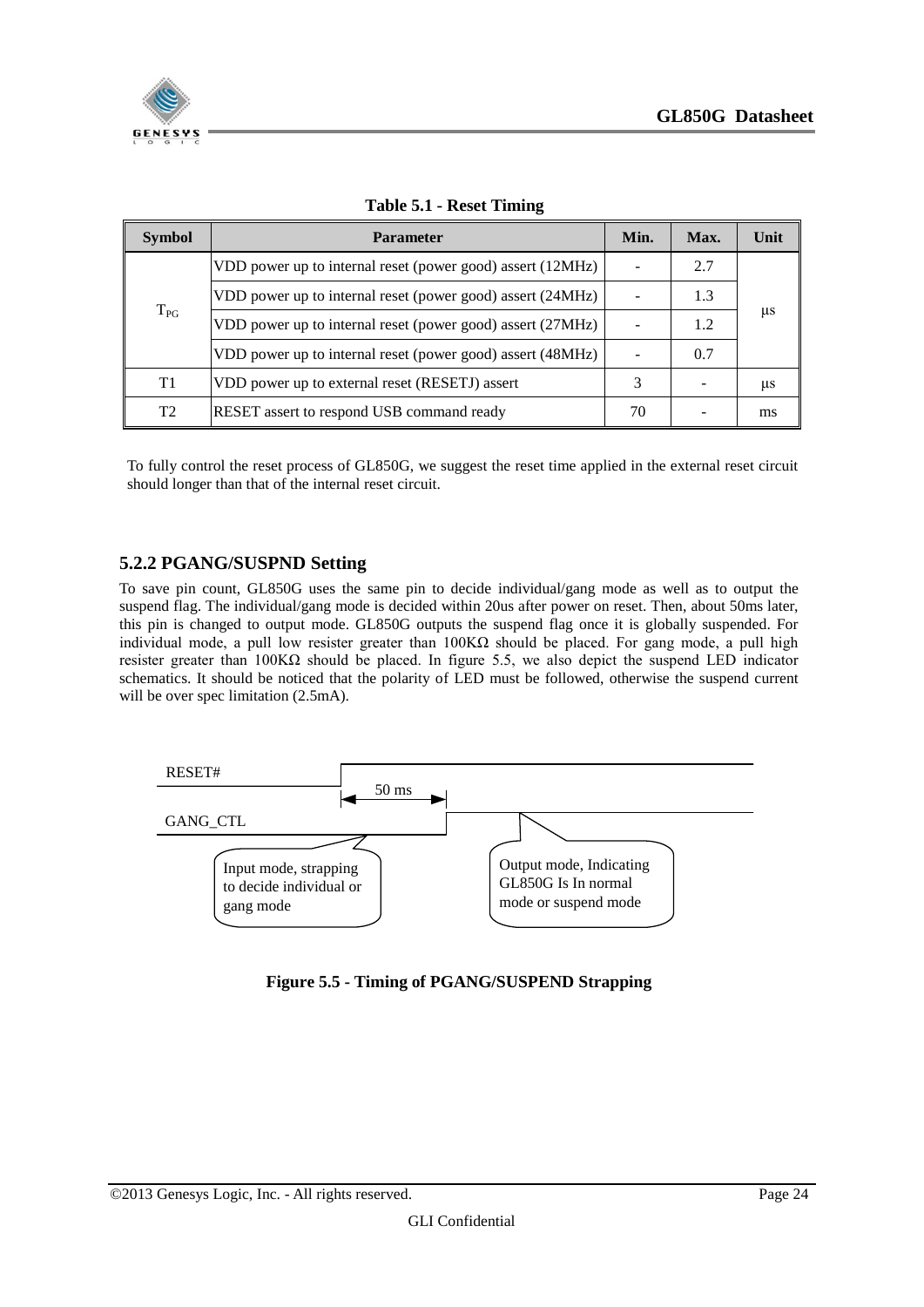

<span id="page-24-0"></span>**Figure 5.6 - Individual/GANG Mode Setting**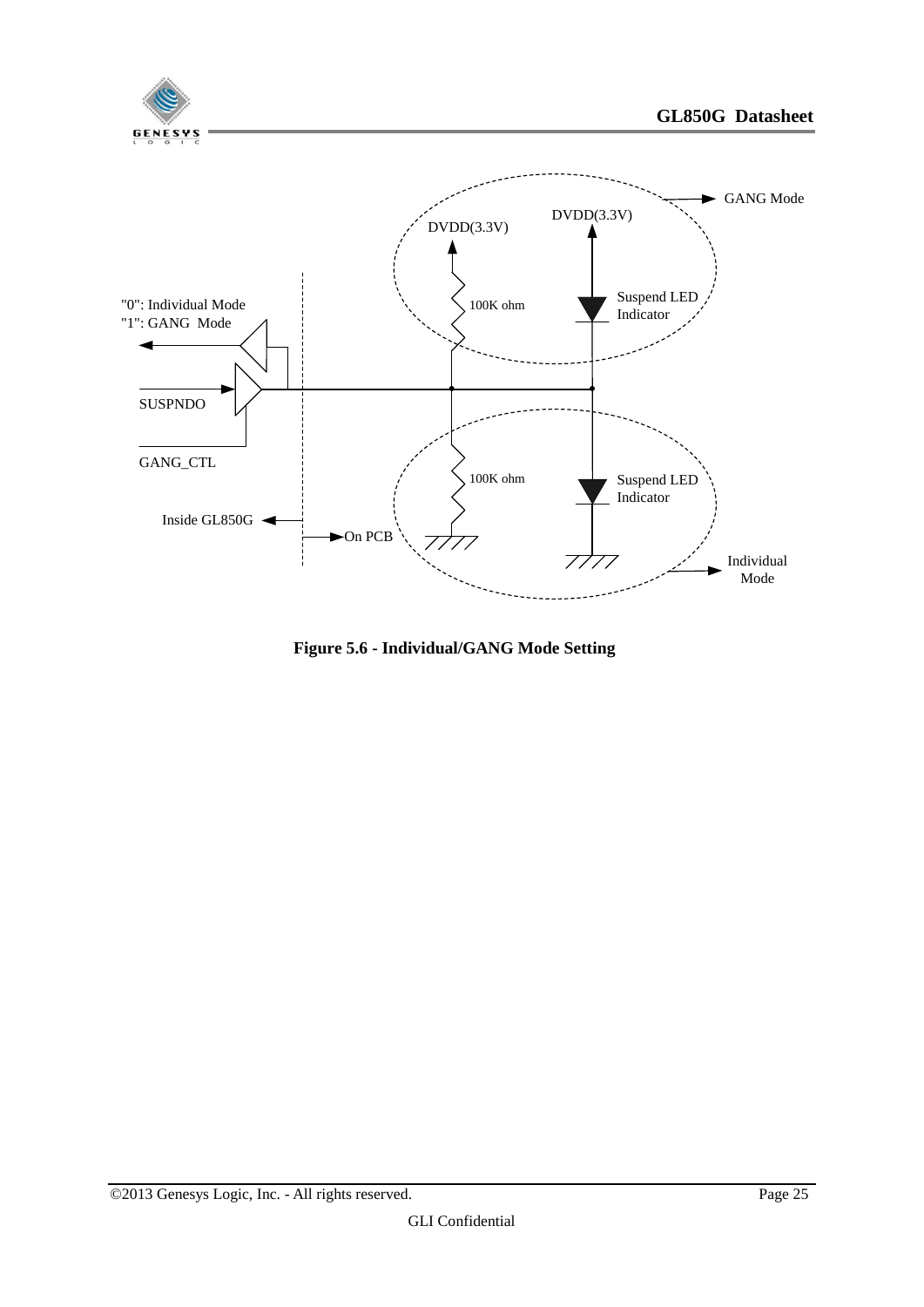

#### <span id="page-25-0"></span>**5.2.3 SELF/BUS Power Setting**

GL850G can operate under bus power and conform to the power consumption limitation completely (suspend current < 2.5 mA, normal operation current < 100 mA). By setting PSELF, GL850G can be configured as a bus-power or a self-power hub.



**Figure 5.7 - SELF/BUS Power Setting**

#### <span id="page-25-3"></span><span id="page-25-1"></span>**5.2.4 LED Connections**

GL850G controls the LED lighting according to the flow defined in section 11.5.3 of *Universal Serial Bus Specification Revision2.0*. Both manual mode and Automatic mode are supported in GL850G. When GL850G is globally suspended, GL850G will turn off the LED to save power.



**Figure 5.8 - LED Connection**

#### <span id="page-25-4"></span><span id="page-25-2"></span>**5.2.5 EEPROM Setting**

GL850G replies to host commands by the default settings in the internal ROM. GL850G also offers the ability to reply to the host according to the settings in the external EEPROM (LQFP48 supports 93C46 and QFN28/SSOP28 only supports 24C02). The detail setting information please refers to the **GL850G AP Note\_EEPROM Info** document.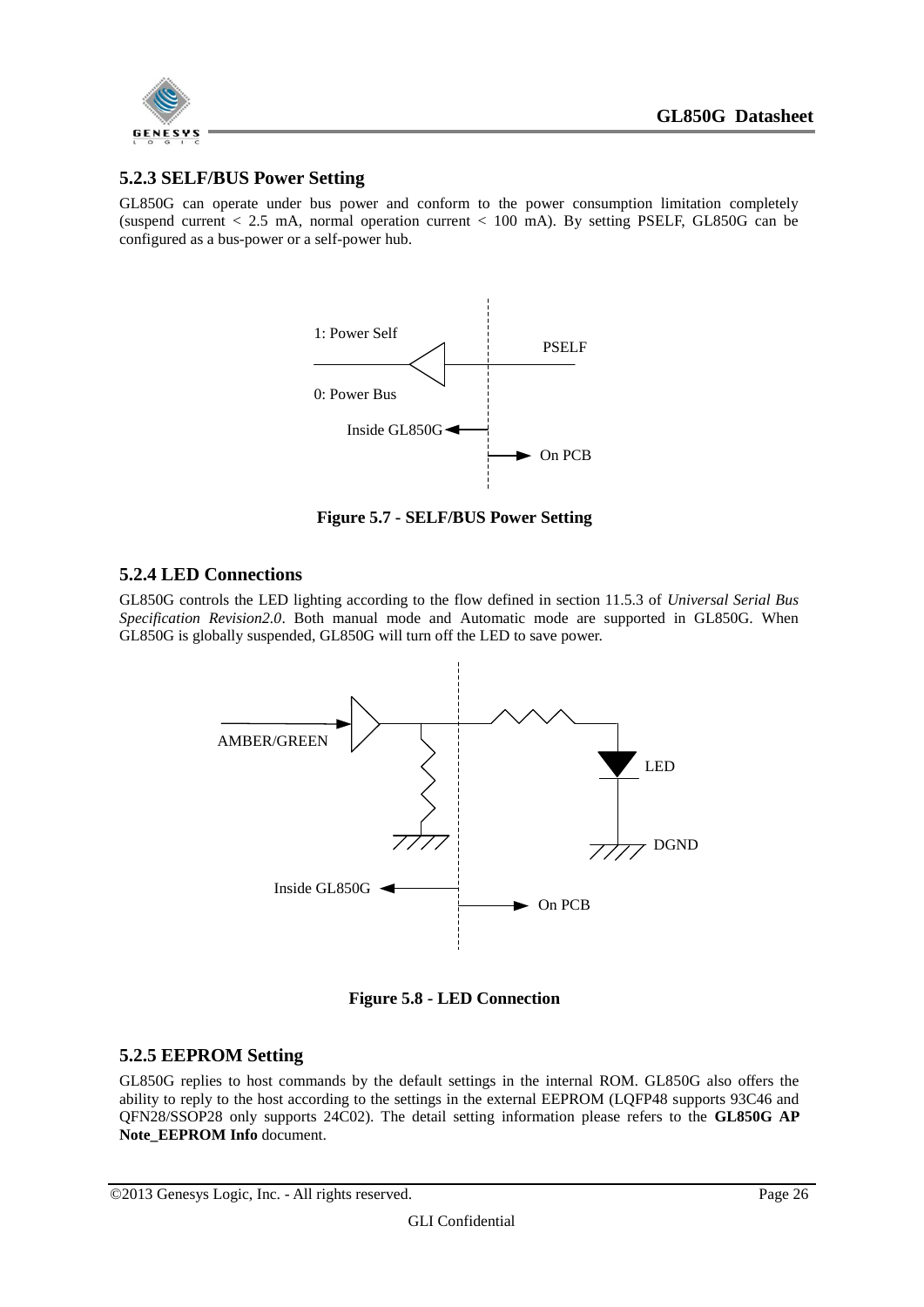



The schematics between GL850G and 93C46 are depicted in the following figures:

**Figure 5.9 - Schematics between GL850G and 93C46**

<span id="page-26-2"></span>GL850G firstly verifies the check sum after power on reset. If the check sum is correct, GL850G will take the configuration of 93C46 as part of the descriptor contents. To prevent the content of 93C46 from being over-written, amber LED will be disabled when 93C46 exists.

#### <span id="page-26-0"></span>**5.2.6 Power Switch Enable Polarity (Only Available in LQFP48 Package)**

<span id="page-26-3"></span>Both low/high-enabled power switches are supported. It is determined by jumper setting, based on the state of pin AMBER2, as the following table:

| <b>AMBER2</b> | <b>Power Switch Enable Polarity</b> |
|---------------|-------------------------------------|
|               | Low-active                          |
|               | High-active                         |

| Table 5.2 - Configuration by Power Switch Type |  |  |
|------------------------------------------------|--|--|
|------------------------------------------------|--|--|

Note: When AMBER2=1, the external resistor of PWREN1~4 need pull down.

#### <span id="page-26-1"></span>**5.2.7 Port Number Configuration (Only Available in LQFP48 Package)**

<span id="page-26-4"></span>Number of downstream port can be configured as 2/3/4 ports by pin strapping in addition to EEPROM, based on the state of pin AMBER 3, AMBER 4, as the following table:

| <b>AMBER3</b> | <b>AMBER 4</b> | <b>Port Number</b> |
|---------------|----------------|--------------------|
|               |                |                    |
|               |                |                    |
|               |                |                    |

#### **Table 5.3 - Port Number Configuration**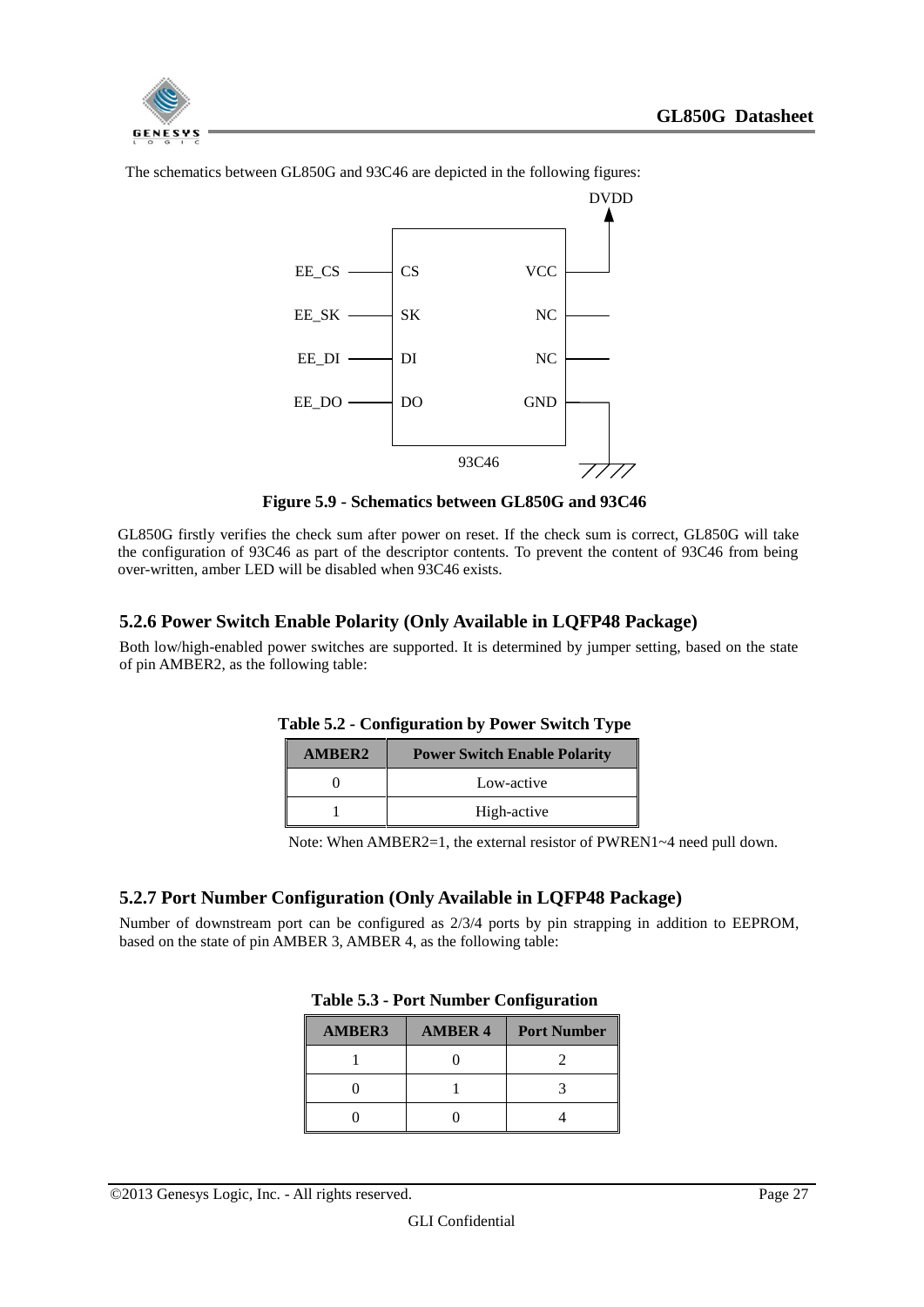

#### <span id="page-27-0"></span>**5.2.8 Non-removable Port Configuration (Only Available in LQFP48 Package)**

For compound application or embedded system, downstream ports that always connected inside the system can be set as non-removable based on the state of corresponding status LED, pin GREEN 1~4. If the pin is pull high in the initial stage (POR reset), the corresponding port will be set as non-removable.

#### <span id="page-27-1"></span>**5.2.9 Reference Clock Configuration (Only Available in LQFP48 Package)**

<span id="page-27-2"></span>GL850G can support optional 27/48MHz clock source, which is selectable through GPIO configurations. For some on-board design that 27/48MHz clock source is available, such as motherboard or Monitor built-in applications, system integrator can leverage this feature to further reduce BOM cost by removing external crystal.

| <b>SEL48</b> | <b>SEL27</b> | <b>Clock Source</b> |
|--------------|--------------|---------------------|
|              |              | 48MHz OSC-in        |
|              |              | 27MHz OSC-in        |
|              |              | 12MHz X'tal/OSC-in  |

**Table 5.4 - Ref. Clock Configuration**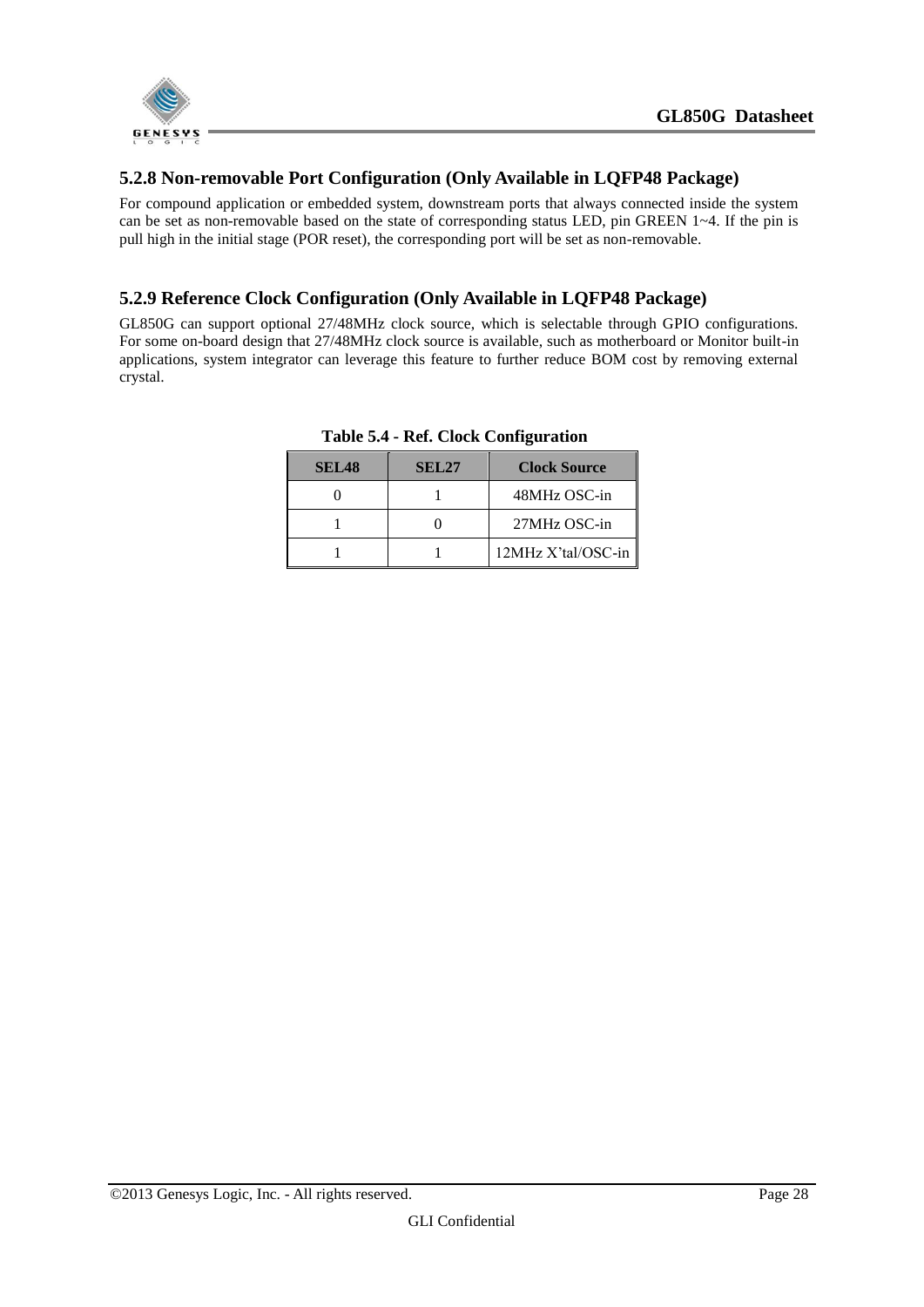

## <span id="page-28-0"></span>**CHAPTER 6 ELECTRICAL CHARACTERISTICS**

#### <span id="page-28-3"></span><span id="page-28-1"></span>**6.1 Maximum Ratings**

| <b>Symbol</b>   | <b>Parameter</b>                             | Min.   | Max.               | Unit     |
|-----------------|----------------------------------------------|--------|--------------------|----------|
| $V_5$           | 5V Power Supply                              | $-0.5$ | $+6.0$             | V        |
| $V_{DD}$        | 3.3V Power Supply                            | $-0.5$ | $+3.6$             | V        |
| $V_{IN}$        | Input Voltage for digital I/O pins           | $-0.5$ | $+3.6$             | V        |
| $V_{INOD}$      | Open-drain input pins(Ovcur1~4#,Pself,Reset) | $-0.5$ | $+5.5$             | V        |
| $\rm V_{INUSE}$ | Input Voltage for USB signal (DP, DM) pins   | $-0.5$ | $+3.6$             | V        |
| $T_S$           | Storage Temperature under bias               | $-55$  | $+100$             | $\alpha$ |
| $F_{\rm{OSC}}$  | Frequency                                    |        | 12 MHz $\pm$ 0.05% |          |

#### **Table 6.1 - Maximum Ratings**

#### <span id="page-28-4"></span><span id="page-28-2"></span>**6.2 Operating Ranges**

## **Table 6.2 - Operating Ranges**

| <b>Symbol</b>          | <b>Parameter</b>                             | Min.     | Typ. | Max. | Unit             |
|------------------------|----------------------------------------------|----------|------|------|------------------|
| $V_5$                  | 5V Power Supply                              | 4.5      | 5.0  | 5.5  | V                |
| $V_{DD}$               | 3.3V Power Supply                            | 3.0      | 3.3  | 3.6  | V                |
| $V_{IN}$               | Input Voltage for digital I/O pins           | $-0.5$   |      | 3.6  | V                |
| $V_{INOD}$             | Open-drain input pins(Ovcur1~4#,Pself,Reset) | $-0.5$   |      | 5.0  | V                |
| $V_{INUSE}$            | Input Voltage for USB signal (DP, DM) pins   | 0.5      |      | 3.6  | V                |
| $T_A$                  | <b>Ambient Temperature</b>                   | $\Omega$ |      | 85   | $^{\circ}C$      |
| $T_{\rm J}$            | Absolute maximum junction temperature        | $\theta$ |      | 125  | $\rm ^{o}C$      |
|                        | Thermal Characteristics 48 LQFP              |          | 83.5 |      | $\mathrm{^oC/W}$ |
| $\theta$ <sub>JA</sub> | Thermal Characteristics 28 SSOP              |          | 63.3 |      | $\rm ^{o}C/W$    |
|                        | Thermal Characteristics 28 OFN               |          | 34.5 |      | $\mathrm{C/W}$   |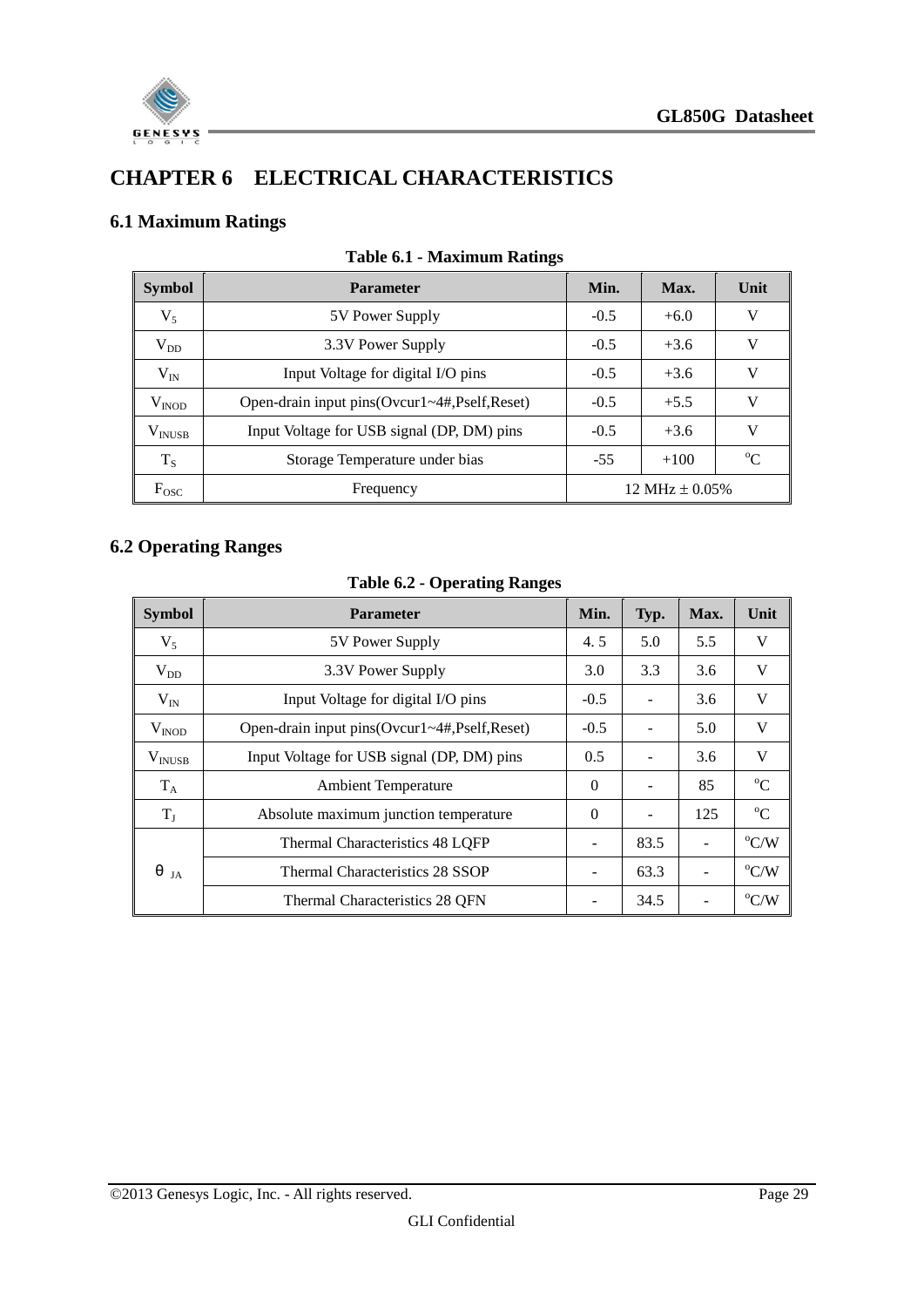

#### <span id="page-29-1"></span><span id="page-29-0"></span>**6.3 DC Characteristics**

| <b>Symbol</b>    | <b>Parameter</b>                              | Min.                     | Typ. | Max. | Unit      |
|------------------|-----------------------------------------------|--------------------------|------|------|-----------|
| $P_D$            | Power Dissipation                             | 150                      |      | 300  | mW        |
| $V_{IL}$         | LOW level input voltage                       | $\overline{\phantom{a}}$ |      | 0.8  | V         |
| $V_{III}$        | HIGH level input voltage                      | 2.0                      |      | ۰    | V         |
| V <sub>TLH</sub> | LOW to HIGH threshold voltage                 | 1.4                      | 1.5  | 1.6  | V         |
| V <sub>THL</sub> | <b>HIGH</b> to LOW threshold voltage          | 0.87                     | 0.94 | 0.99 | V         |
| $V_{OL}$         | LOW level output voltage when $I_{OL} = 8mA$  | -                        |      | 0.4  | V         |
| $V_{OH}$         | HIGH level output voltage when $I_{OH} = 8mA$ | 2.4                      |      |      | V         |
| $R_{DN}$         | Pad internal pull down resister               | 29                       | 59   | 135  | $K\Omega$ |
| $R_{UP}$         | Pad internal pull up resister                 | 80                       | 108  | 140  | $K\Omega$ |

|  |  | Table 6.3 - DC Characteristics except USB Signals |  |  |  |
|--|--|---------------------------------------------------|--|--|--|
|--|--|---------------------------------------------------|--|--|--|

#### **Table 6.4 - DC Characteristics of USB Signals under FS/LS Mode**

<span id="page-29-2"></span>

| <b>Symbol</b> | <b>Parameter</b>                                                    | Min.     | Typ. | Max.  | Unit |
|---------------|---------------------------------------------------------------------|----------|------|-------|------|
| $V_{OL}$      | DP/DM FS static output $LOW(R_L \text{ of } 1.5K \text{ to } 3.6V)$ | $\Omega$ |      | 0.3   | V    |
| $V_{OH}$      | DP/DM FS static output HIGH $(RL$ of 15K to GND)                    | 2.8      |      | 3.6   | V    |
| $V_{DI}$      | Differential input sensitivity                                      | 0.2      |      |       | V    |
| $V_{CM}$      | Differential common mode range                                      | 0.8      |      | 2.5   | V    |
| $V_{SE}$      | Single-ended receiver threshold                                     | 0.2      |      | ۰     | V    |
| $C_{IN}$      | Transceiver capacitance                                             |          |      | 20    | Pf   |
| $I_{LO}$      | Hi-Z state data line leakage                                        |          |      | $+10$ | μA   |
| $Z_{DRV}$     | Driver output resistance                                            | 28       |      | 44    | Ω    |

| Table 6.5 - DC Characteristics of USB Signals under HS Mode |  |  |  |  |
|-------------------------------------------------------------|--|--|--|--|
|-------------------------------------------------------------|--|--|--|--|

<span id="page-29-3"></span>

| <b>Symbol</b>              | <b>Parameter</b>                                 | Min.                     | Typ. | Max. | Unit |
|----------------------------|--------------------------------------------------|--------------------------|------|------|------|
| $V_{OL}$                   | DP/DM HS static output $LOW(RL$ of 1.5K to 3.6V) | $\overline{\phantom{a}}$ |      | 0.1  |      |
| $C_{IN}$                   | Transceiver capacitance                          |                          | 4.5  |      | Pf   |
| $\rm I_{LO}$               | Hi-Z state data line leakage                     | -5                       |      | $+5$ | μA   |
| $\mathcal{L}_{\text{DRV}}$ | Driver output resistance for USB 2.0 HS          | 42                       | 45   | 48   | Ω    |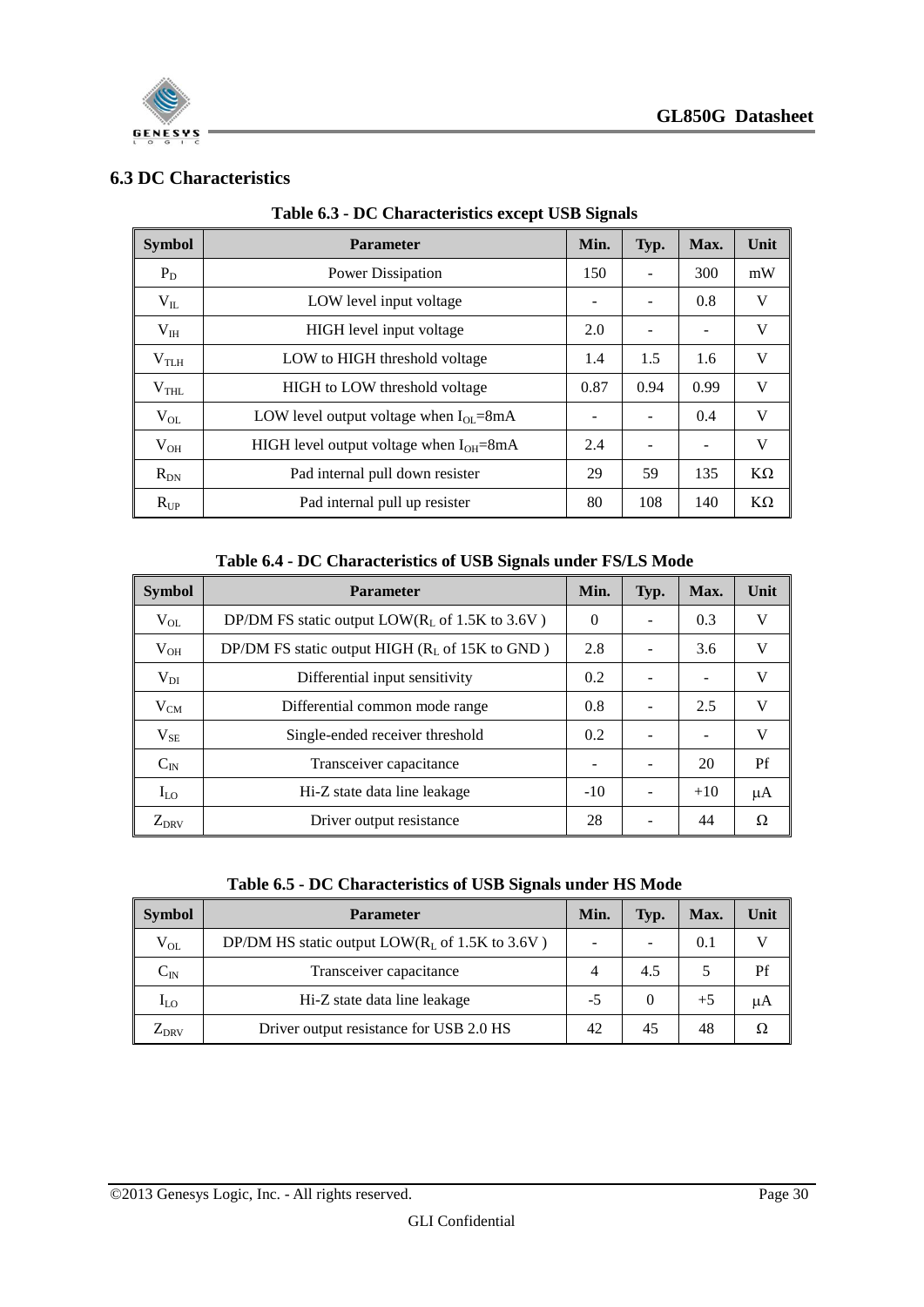



#### <span id="page-30-1"></span><span id="page-30-0"></span>**6.4 Power Consumption**

|               |                       | <b>Condition</b>     |               | <b>Current</b> | Unit |  |
|---------------|-----------------------|----------------------|---------------|----------------|------|--|
| <b>Symbol</b> | <b>Active ports</b>   | <b>Host</b>          | <b>Device</b> |                |      |  |
| $I_{SUSP}$    |                       | Suspend              |               | 538            | uA   |  |
|               | $\overline{4}$        | $\operatorname{H}^*$ | H             | 52.4           | mA   |  |
|               | 3                     | H                    | H             | 47.8           | mA   |  |
| $I_{CC}$      | $\overline{2}$        | H                    | H             | 43.2           | mA   |  |
|               | 1                     | H                    | H             | 38.6           | mA   |  |
|               | <b>USPORT Config.</b> | H                    | N/A           | 33.8           | mA   |  |

#### **Table 6.6 - DC Supply Current**

\*H: High-Speed

Note:

Test result represents silicon level operating current, without considering additional power consumption contributed by external over-current protection circuit such as power switch or polyfuse.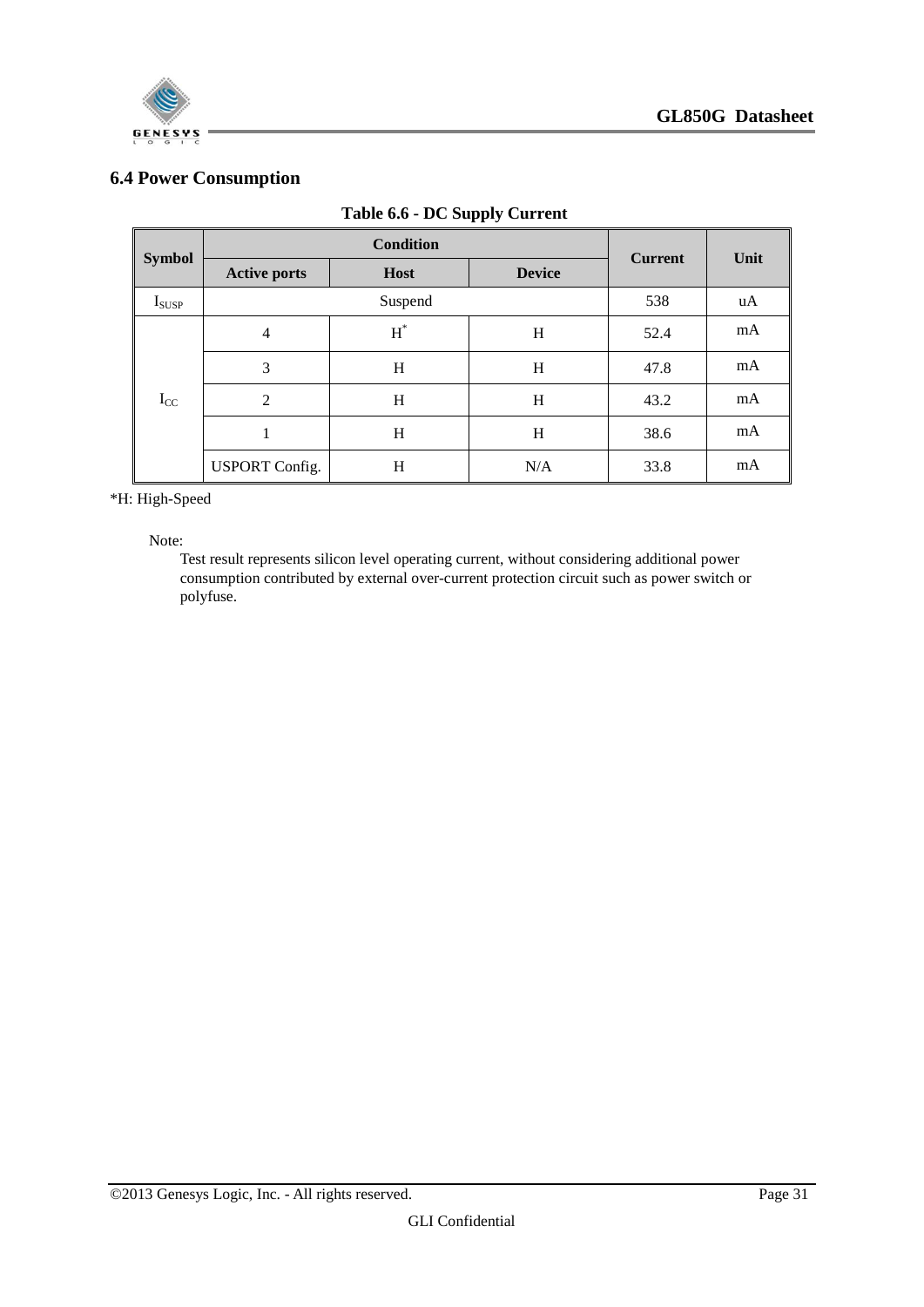

#### <span id="page-31-0"></span>**6.5 AC Characteristics**

GL850G LQFP48 package supports 93C46 EEPROM for customized VID/PID. GL850G QFN28 and SSOP28 package supports 24C02 type EEPROM. AC characteristics of these two types of EEPROM summarized as below figures and tables.

#### <span id="page-31-1"></span>**6.5.1 93C46 EEPROM IF**



**Table 6.7 - AC Characteristics of EEPROM Interface (93C46)**

<span id="page-31-2"></span>

| <b>Symbol</b>    | <b>Parameter</b>    | Min. | Typ. | Max. | <b>Units</b> |
|------------------|---------------------|------|------|------|--------------|
| $t_{\text{CSS}}$ | CS Setup Time       | 3.0  |      |      |              |
| $t_{\rm CSH}$    | CS Hold Time        |      |      |      |              |
| $t_{\rm SKH}$    | SK High Time        |      |      |      |              |
| $t_{\rm SKL}$    | <b>SK Low Time</b>  |      |      |      |              |
| $t_{\rm DIS}$    | DI Setup Time       |      |      |      | <b>us</b>    |
| $t_{\rm DIH}$    | DI Hold Time        |      |      |      |              |
| $t_{\rm PD1}$    | Output Delay to "1" |      |      | 1.8  |              |
| $t_{\text{PDO}}$ | Output Delay to "0" |      |      | 1.8  |              |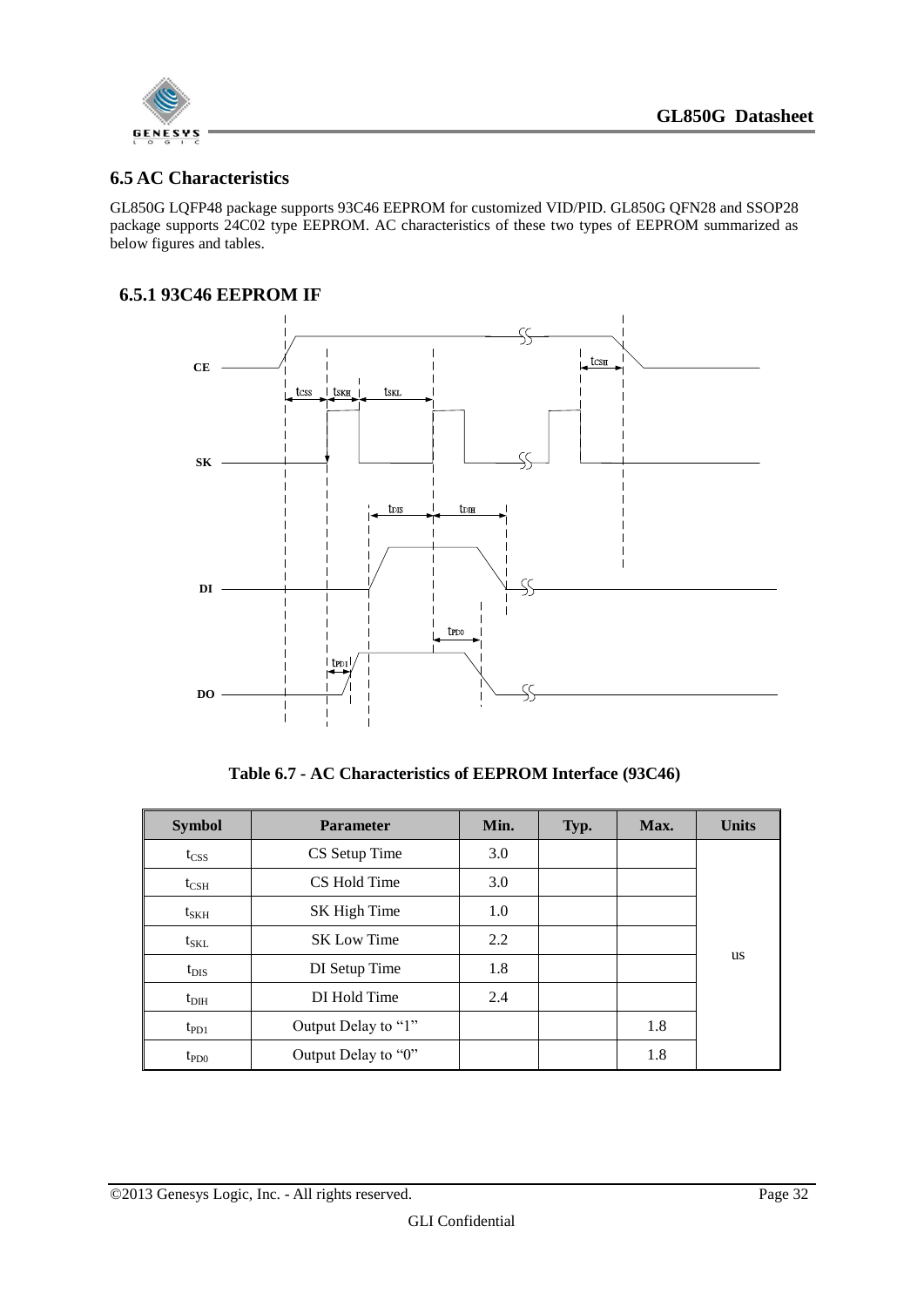

#### <span id="page-32-0"></span>**6.5.2 24C02 EEPROM Interface**



**Bus Timing** 



Write Cycle Timing

<span id="page-32-1"></span>

|         |                                                      |                                | 1.8V-5.5V |      | 2.5V-5.5V |      |      |
|---------|------------------------------------------------------|--------------------------------|-----------|------|-----------|------|------|
| Symbol  | Parameter                                            | <b>Test Conditions</b>         | MIn.      | Max. | MIn.      | Max. | Unit |
| fscL    | <b>SCL Clock Frequency</b>                           |                                | 0         | 100  | 0         | 400  | KHz  |
| т       | Noise Suppression Time <sup>(1)</sup>                |                                | –         | 100  |           | 50   | ns   |
| tLOW    | Clock LOW Period                                     |                                | 4.7       |      | 1.2       |      | μs   |
| thigh   | Clock HIGH Period                                    |                                | 4         |      | 0.6       |      | μs   |
| tBUF    | Bus Free Time Before New Transmission <sup>(1)</sup> |                                | 4.7       |      | 1.2       |      | μs   |
| tsu:sta | Start Condition Setup Time                           |                                | 4.7       |      | 0.6       |      | μs   |
| tsu:sto | Stop Condition Setup Time                            |                                | 4.7       |      | 0.6       |      | μs   |
| thd:STA | <b>Start Condition Hold Time</b>                     |                                | 4         |      | 0.6       |      | μs   |
| thd:STO | Stop Condition Hold Time                             |                                | 4         |      | 0.6       |      | μs   |
| tsu:DAT | Data In Setup Time                                   |                                | 200       |      | 100       |      | ns   |
| thd:DAT | Data In Hold Time                                    |                                | 0         |      | 0         |      | ns   |
| tон     | Data Out Hold Time                                   | SCL LOW to SDA Data Out Change | 100       |      | 50        |      | ns   |
| taa     | Clock to Output                                      | SCL LOW to SDA Data Out Valid  | 0.1       | 4.5  | 0.1       | 0.9  | μs   |
| tв      | SCL and SDA Rise Time <sup>(1)</sup>                 |                                | —         | 1000 |           | 300  | ns   |
| tF      | SCL and SDA Fall Time <sup>(1)</sup>                 |                                |           | 300  |           | 300  | ns   |
| twR     | Write Cycle Time                                     |                                |           | 10   |           | 5    | ms   |

Note:<br>1. This parameter is characterized but not 100% tested.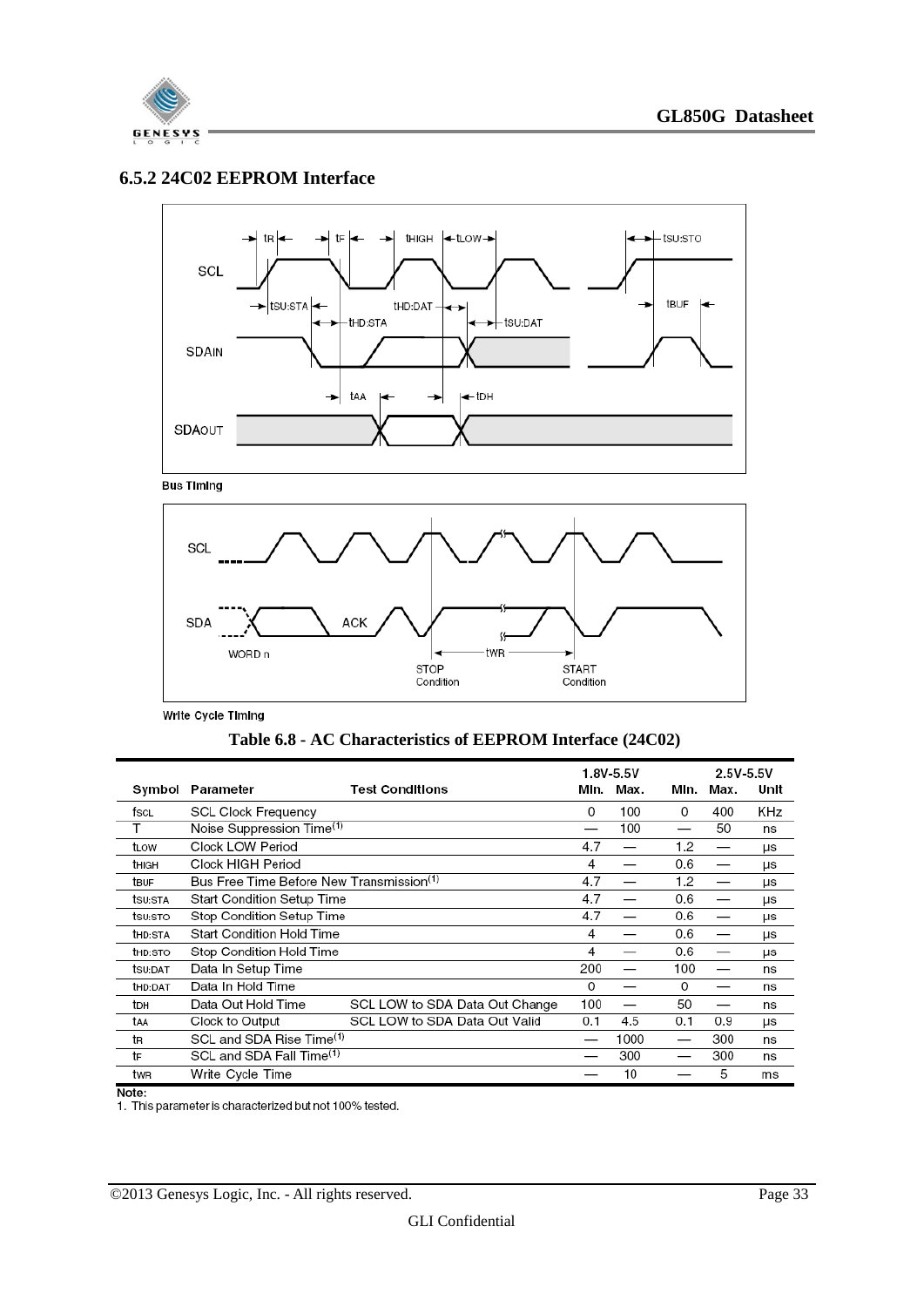



#### <span id="page-33-0"></span>**6.6 On-Chip Power Regulator**

GL850G requires 3.3V source power for normal operation of internal core logic and USB physical layer (PHY). The integrated low-drop power regulator converts 5V power input from USB cable (Vbus) to 3.3V voltage for silicon power source. The 3.3V power output is guaranteed by an internal voltage reference circuit to prevent unstable 5V power compromise USB data integrity. The regulator's maximum current loading is 200mA, which provides enough tolerance for normal GL850G operation (below 100mA).

On-chip Power Regulator Features:

- 5V to 3.3V low-drop power regulator
- 200mA maximum output driving capability
- Provide stable 3.3V output when  $V\in$  4.4V~5.5V
- Max. suspend current:266uA; typical suspend current 187uA



**Figure 6.1 - Vin(V5) vs Vout(V33)\***

<span id="page-33-1"></span>\*Note: Measured environment: Ambient temperature =  $25^{\circ}$ C / Current Loading = 200mA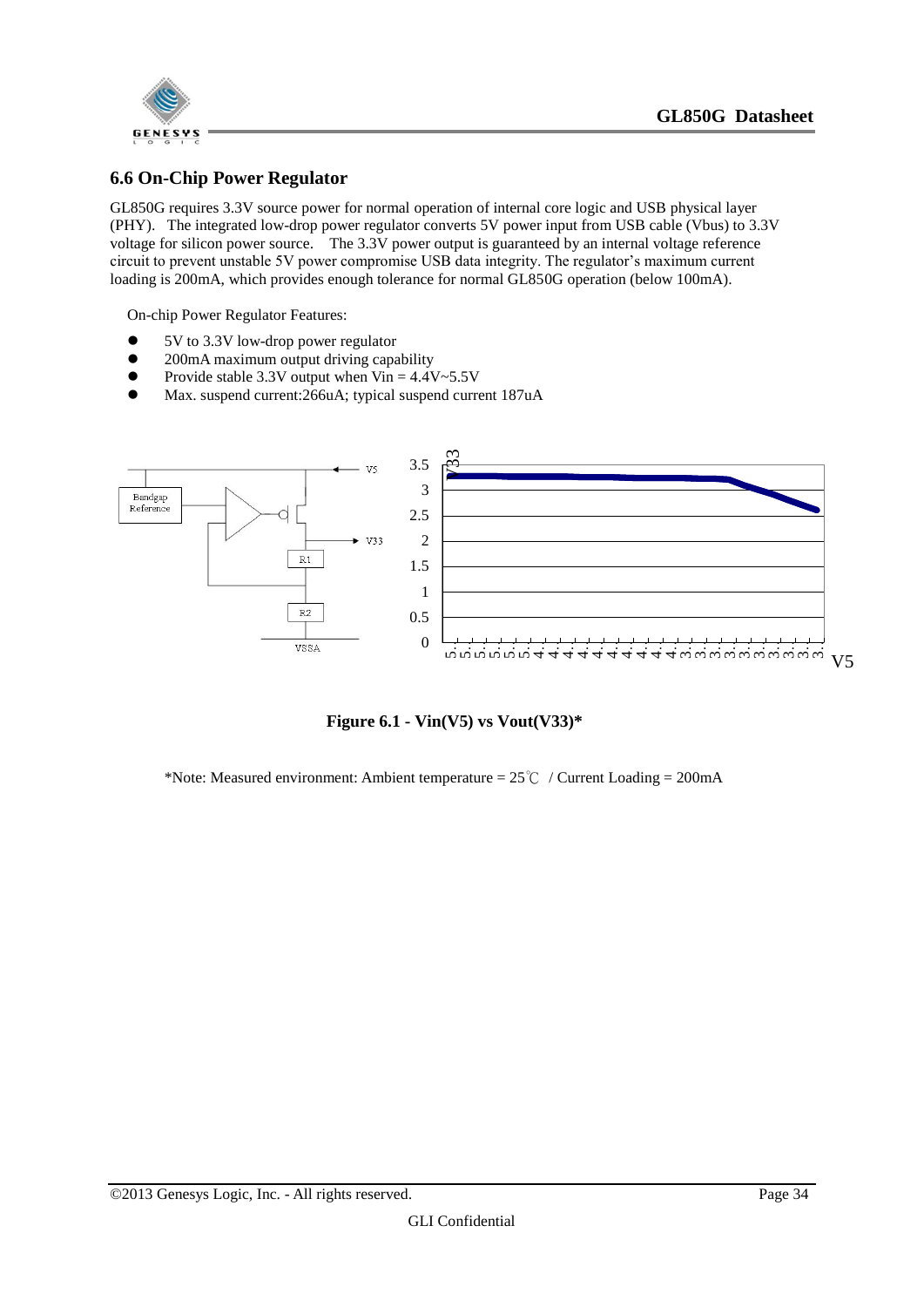

## <span id="page-34-0"></span>**CHAPTER 7 PACKAGE DIMENSION**



<span id="page-34-1"></span>**Figure 7.1 - GL850G 48 Pin LQFP Package**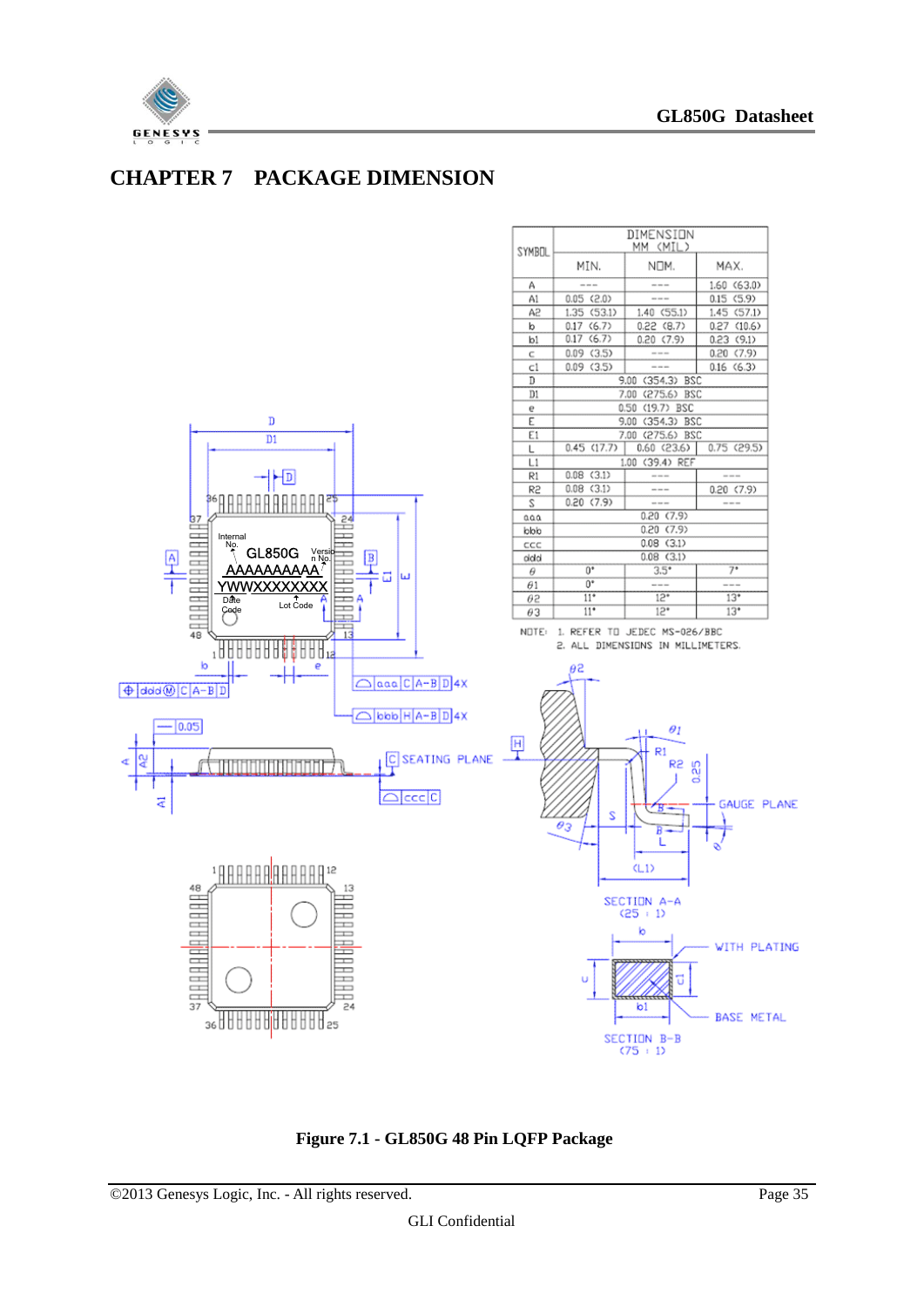

<span id="page-35-0"></span>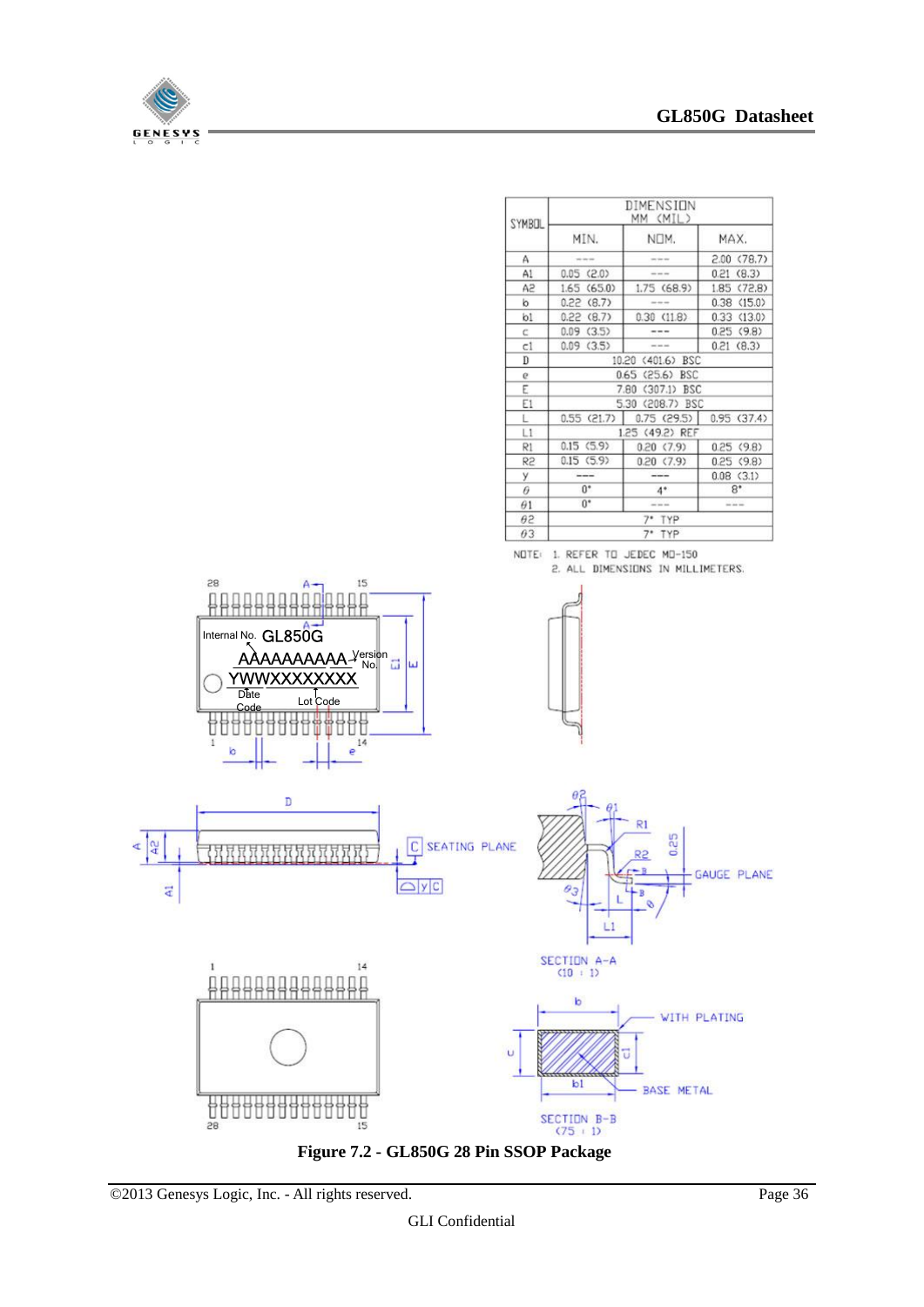



DIMENSION<br>MM (MIL) SYMBOL MIN. NOM. MAX. A  $0.70$  (27.6) 0.75 (29.5)  $0.80$  (31.5)  $\overline{a}$  $0.05$  (2.0)  $0.02 \quad (0.8)$  $A1$ A3 0.203 (8.0) REF  $0.18$   $(7.1)$  $0.25(9.8)$  $0.30$  (11.8)  $\mathsf{b}$  $\mathbb D$ 5.00 (196.9) BSC 3.40 (133.9) 3.55 (139.8) 3.70 (145.7) D2 Ē 5.00 (196.9) BSC E2 3.40 (133.9) 3.55 (139.8) 3.70 (145.7) 0.50 (19.7) BSC  $\mathfrak{p}$ 

NOTE: 1. REFER TO JEDEC STD. MD-220

 $0.30(11.8)$ 

 $\overline{L}$ 

2. ALL DIMENSIONS IN MILLIMETERS.

 $0.40(15.7)$ 

 $0.50(19.7)$ 

<span id="page-36-0"></span>**Figure 7.3 - GL850G 28 Pin QFN Package**